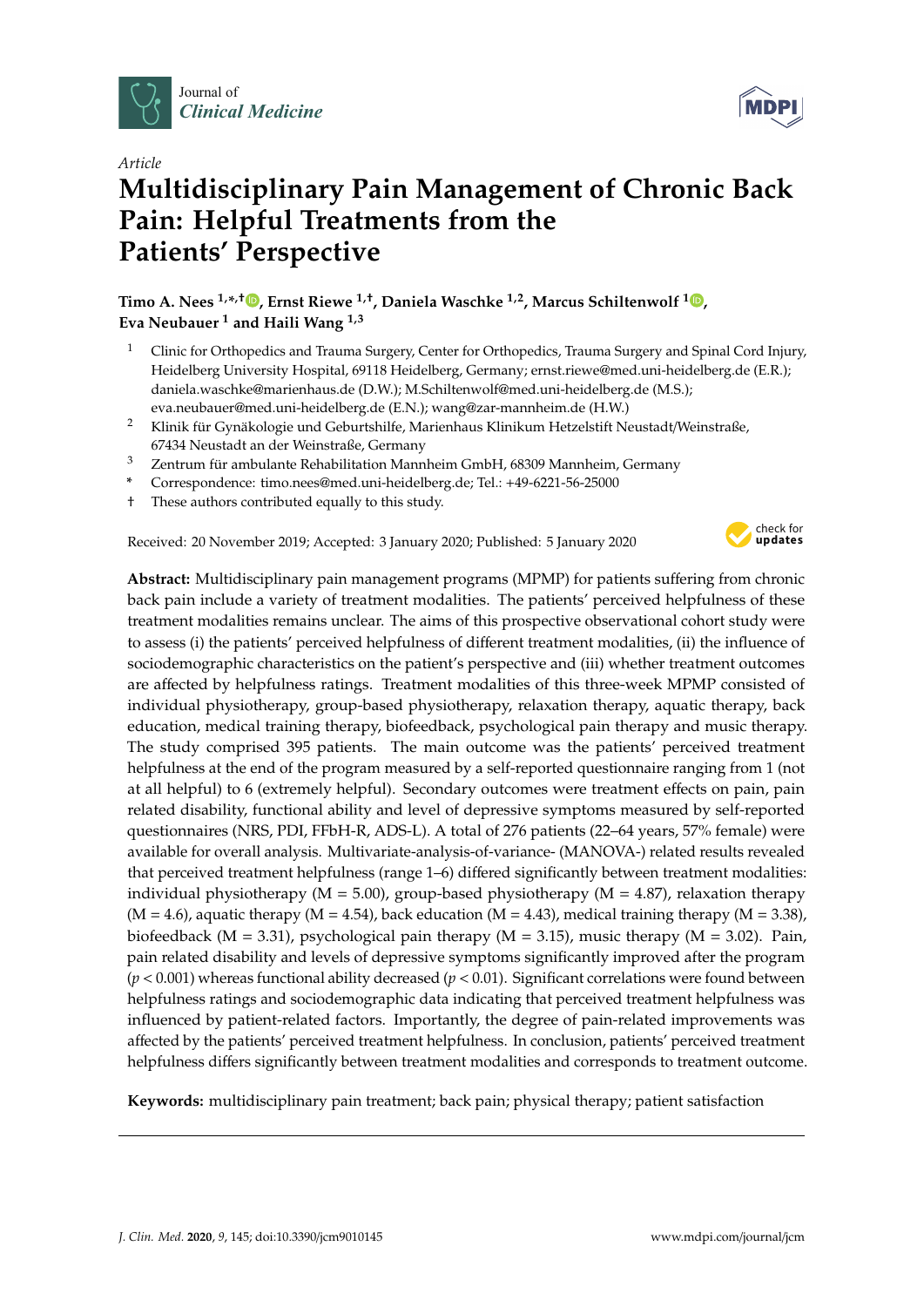## **1. Introduction**

As early as 30 years ago, the Swedish orthopedic surgeon Dr. Alf Nachemson described education, exercise and encouragement as the three essential pillars of non-surgical treatment for localized back pain [\[1\]](#page-15-0). Indeed, numerous studies have provided profound evidence that patients suffering from chronic musculoskeletal pain benefit from physical exercise [\[2\]](#page-15-1). For example, exercise therapy significantly reduced pain and disability in patients with chronic low back pain when compared to usual care as revealed by systematic reviews [\[3](#page-15-2)[,4\]](#page-15-3). Furthermore, multiple studies have reported the effectiveness of behavioral treatments for patients with chronic low back pain (see the Cochrane Back Review Group [\[5\]](#page-15-4) for review). Therefore, treatment programs addressing both the physical and psychosocial components of pain seem to be a promising approach to reduce pain and disability. According to the biopsychosocial model of chronic pain, in multidisciplinary pain management programs (MPMP) a variety of specialists from several disciplines including physicians, psychologists, physiotherapists and occupational therapists form a multidisciplinary team to manage chronic pain problems by sharing the same philosophy, goals and treatment plans. Thus, patients can benefit from well-coordinated treatment modalities to reach the overall goals: improvements in emotional and physical functioning, pain reduction and coping [\[6\]](#page-15-5). Indeed, intensive multidisciplinary biopsychosocial rehabilitation reduces pain and improves function in patients with chronic back pain (CBP) when compared to non-multidisciplinary treatment or standard care [\[7](#page-15-6)[–10\]](#page-15-7). To date, multidisciplinary biopsychosocial treatment approaches are considered the most effective means for treating chronic musculoskeletal pain [\[11\]](#page-15-8). Nevertheless, it is still unclear which of the various treatment modalities of MPMP are perceived as helpful by the patients. Since patient satisfaction correlates with treatment compliance and outcome [\[12](#page-15-9)[–15\]](#page-16-0), the perceived helpfulness of treatment modalities could influence treatment efficacy. Thus, we hypothesized that patients perceive different treatment modalities of a MPMP as differently helpful and that helpfulness ratings are associated with certain sociodemographic characteristics. Furthermore, we hypothesized that the perceived helpfulness of treatment modalities is related to treatment efficacy. Therefore, the primary aim of the current study was to investigate (i) which treatment modalities of a MPMP are perceived as helpful by patients suffering from CBP. Additionally, we evaluated (ii) if patient-related characteristics influence the perceived helpfulness of different treatment modalities and (iii) if pain reduction and increases in physical and psychosocial functioning is affected by the patient perceived treatment helpfulness.

## **2. Experimental Section**

#### *2.1. Study Design*

To achieve these goals a prospective, observational cohort study was performed. The study was part of clinical care and conducted in accordance with the local ethics committee of the Medical Faculty of the University of Heidelberg and the Declaration of Helsinki and was approved by the institutional review board (257/2002).

## *2.2. Patients*

A total of 395 patients with chronic non-specific localized musculoskeletal back pain completed a three-week MPMP as described below. All patients were referred to our clinic for biopsychosocial pain management due to failure of conventional treatment approaches including standard care and non-multidisciplinary interventions. Participating in the MPMP was part of clinical care. Prior to program and study enrolment, all patients were examined by an experienced physician of the pain department and eligible patients provided written informed consent. Data were obtained using paper-and-pencil self-administered questionnaires without assistance of study personnel at the beginning (T0, day 1) and at the end of the program (T1, three weeks later). From the 395 patients that had agreed to voluntarily provide self-reported data during clinical care, 331 fully completed all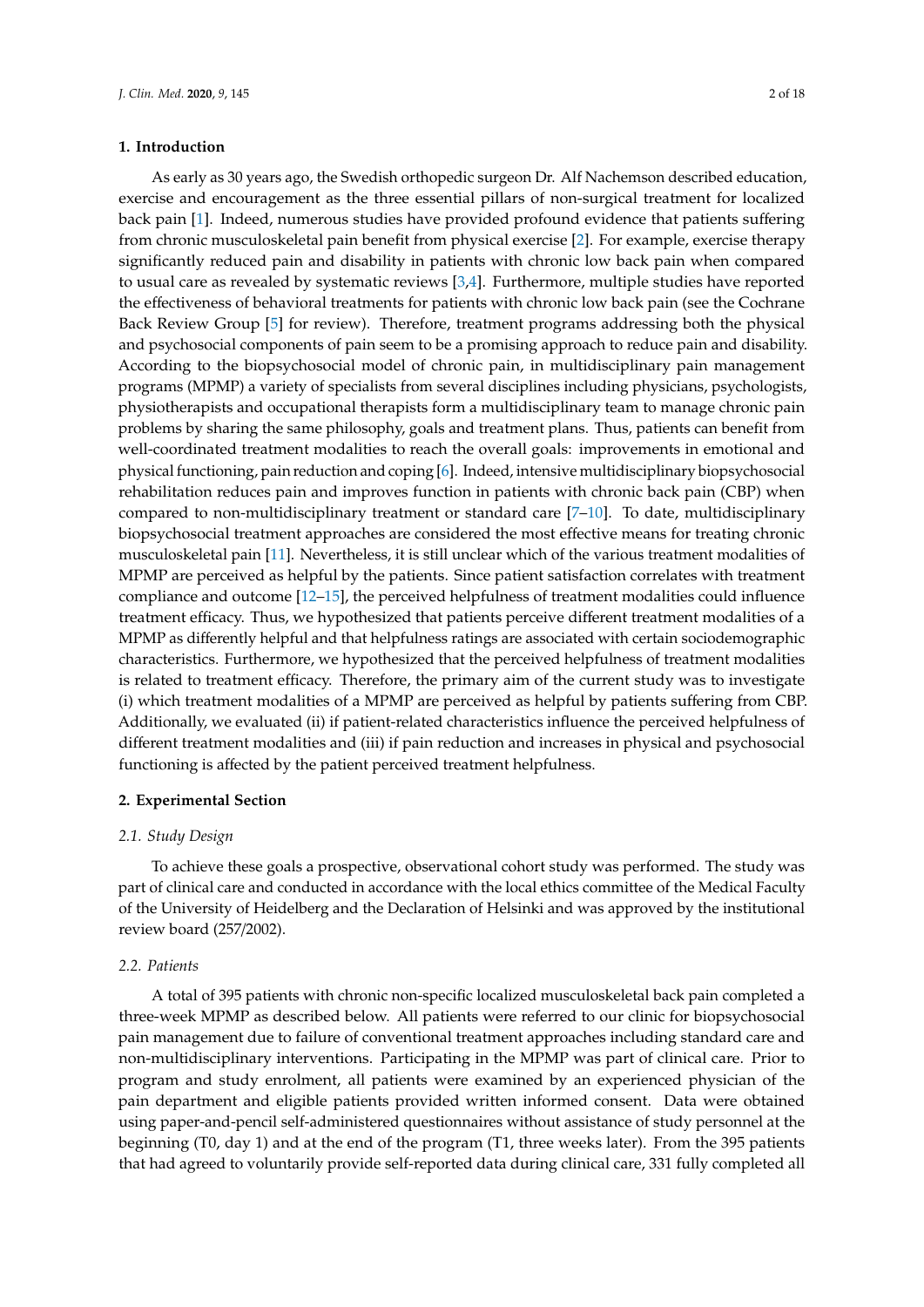questionnaires at the beginning of the program. At the end of the program, 276 patients were available who had filled in the questionnaires completely at both T0 and T1.

#### *2.3. Inclusion Criteria*

Patients between 18 and 65 years suffering from chronic non-specific and localized back pain (>6 weeks) were included. Moreover, physical abilities allowing for daily exercises (no limitation of ordinary physical activity e.g., ability to walk 1 km) and adequate knowledge of the German language were required to participate in this study. If necessary, physical capacity was evaluated by a cardiologist in outpatient care prior to enrollment.

## *2.4. Exclusion Criteria*

Patients with specific back pain including pain following fractures, cancer, systemic inflammatory diseases or infections (e.g., spondylodiscitis) as well as rheumatic diseases and severe degenerative alterations were excluded. Structural changes of the spine with acute clinical symptoms such as spinal stenosis or spondylolisthesis resulting in spinal claudication as well as disc herniation causing corresponding radicular pain also led to exclusion of this study. Furthermore, patients with multiple pain locations (e.g., chronic wide spread pain, fibromyalgia syndrome) and serious medical conditions (e.g., cardiopulmonary, vascular) were not included. Ongoing litigation or receiving worker's compensation benefits related to their pain were also considered exclusion criteria.

## *2.5. Multidisciplinary Pain Management Program*

The pain management program was an outpatient program offered at the multidisciplinary pain center of the Clinic for Orthopedics and Trauma Surgery at Heidelberg University Hospital. It consisted of three weeks of multidisciplinary treatment five days per week, five hours per day, resulting in a total of 75 treatment hours. During the multidisciplinary treatment (5 h/d) patients stayed at the pain center and were released to their private accommodation after completing their daily schedule. Treatment costs were covered by internal university funding. Integrating physical exercises, patient education and psychosocial interventions the multidisciplinary program addressed the biological, social and psychological factors of pain. By promoting physical activity and reconditioning, reducing maladaptive cognitions and improving emotional functioning as well as by building/improving coping strategies, the program aimed at restoring physical and psychosocial functioning to decrease the impact of pain on daily activities. In general, the entire multidisciplinary team used a cognitive-behavioral and psychodynamic approach to establish and increase the patients' understanding of the nature of pain. Team meetings were held once per week to evaluate the patients' progress and to discuss how to proceed with individual psychosocial conflicts. Treatments were delivered in groups (max. 12 patients) as well as in individual sessions (one-on-one) and are described in detail below.

## 2.5.1. Physiotherapy

At study entry, a comprehensive physical examination was performed by the supervising physiotherapist to assess the patients' individual physical performance including muscle strength, flexibility and endurance. Based on physical abilities individual therapeutic goals were defined in agreement with the patient and addressed in individually- and group-delivered physiotherapy sessions. An operant behavioral approach was chosen to encourage functional improvements. Group sessions included aerobic and resistance exercises. In particular, the patients participated in daily sessions of Nordic walking (1 h), core stability and stretching exercises (1 h) and in indoor/outdoor sports sessions with the opportunity for recreational activities (e.g., table tennis, badminton or soccer). Individual physiotherapy sessions  $(2 \times 30 \text{ min/week})$  addressed the patients' musculoskeletal discomfort by using patient-tailored stretching, strengthening and relaxation techniques supervised by a professional physiotherapist with experience in the treatment of CBP.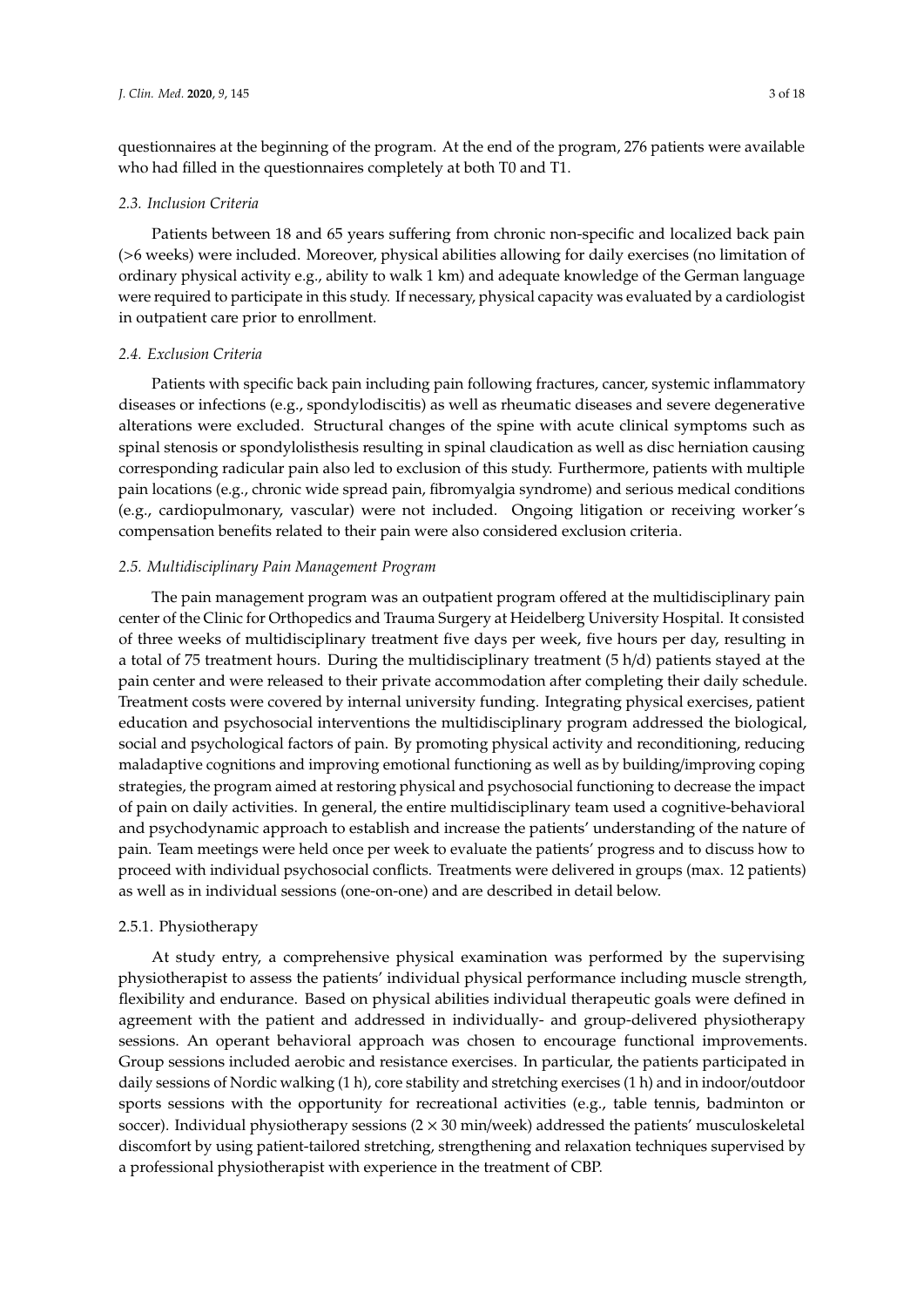## 2.5.2. Aquatic Therapy

Daily sessions (45 min of aquatic therapy with subsequent voluntary swimming (15 min) in a heated therapy pool were part of the program. Under the supervision of a qualified aquatic therapist, the patients performed active aquatic exercises including water aerobics and aqua running to improve physical functioning.

## 2.5.3. Medical Training Therapy

To increase muscular strength and endurance, the patients performed device-assisted exercises (medical training therapy) in the hospital's gym. Following a detailed initial instruction for appropriate use of the medical training devices and individual adjustment recommendations by a specialized physiotherapist, patients trained autonomously. At all times, the physiotherapist in charge was present to give assistance when necessary.

#### 2.5.4. Biofeedback Training

To improve body awareness and develop strategies of tension management, electromyogram-based biofeedback training was performed once a week for 45 min. Muscle tension was assessed at the neck and lower back with surface electrodes measuring muscle activity. Acoustic and visual feedback was provided and relaxation techniques to reduce muscle tension were applied. The relationship between muscle tension, stress and pain was explained and patients were asked to practice the instructed relaxation techniques at home. Moreover, we encouraged the patients to develop their own strategies to reduce tension.

## 2.5.5. Back Education

Besides patient education on basic spine anatomy and function, back education (2 h/week) included exercises to increase strength and endurance of essential core stability muscles such as the transversus abdominis, multifidus and pelvic floor.

## 2.5.6. Relaxation Therapy

Group relaxation sessions took place twice a week for one hour each. Relaxation therapy included Jacobson's progressive muscle relaxation and autogenic training and was conducted by a qualified psychologist.

#### 2.5.7. Music Therapy

Patients participated in group music therapy once a week for one hour. Supervised by an approved music therapist, active music therapy was performed using instruments and voices.

## 2.5.8. Psychological Pain Therapy

Psychological pain therapy consisted of group and individually-delivered interventions. Important elements of group sessions (1.5 h/week) were psychoeducational training including behavioral therapeutic techniques, problem solving strategies and stress management. One-on-one psychological sessions (1 h/week) aimed at identifying and addressing the patient's individual psychosocial factors and emotional conflicts contributing to the development and persistence of CBP.

## 2.5.9. Medical Supervision

To ensure adequate medical supervision, appointments with the attending physicians (physicians specialized in physical medicine and rehabilitation or orthopaedics) were scheduled twice a week for one hour. Besides physical examinations at study entry and at end of the program the physicians monitored drug usage and managed potential medical issues occurring during the three weeks of treatment. In general, patients were encouraged to reduce/withdraw their pain medication under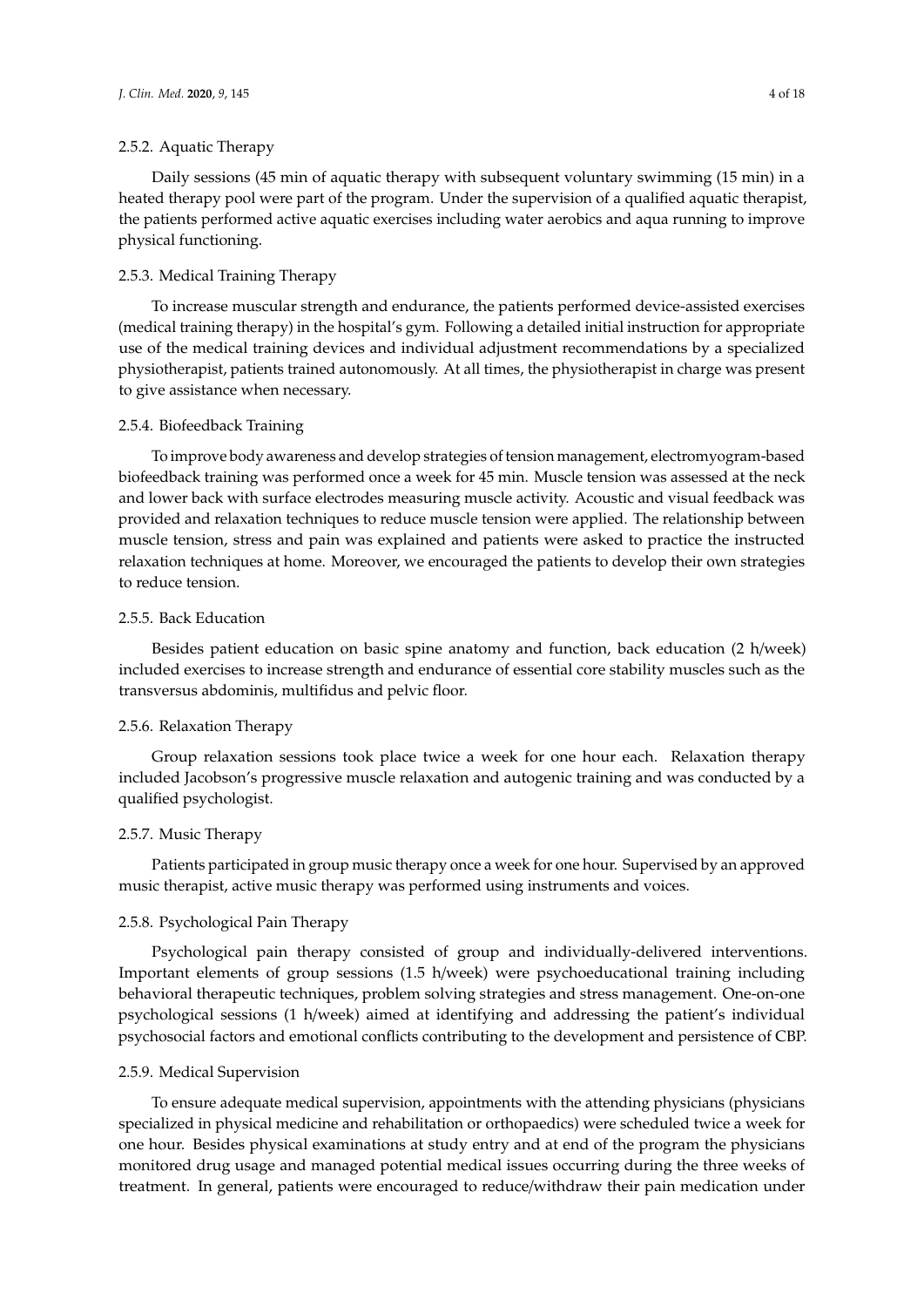medical supervision. None of the patients needed intravenous or intramuscular analgesics either at study entry or during the program. When necessary, non-opioid analgesics, including nonsteroidal anti-inflammatory drugs, Metamizole or Acetaminophen, were prescribed. Patients using oral Opioids at study entry were encouraged to reduce the opioid intake under medical supervision. Additional opioids were not prescribed.

After completing the program, patients were discharged without further interventions by the pain department. They were allowed to contact the referring physician but were advised to independently cope with future pain episodes applying the acquired knowledge and techniques without seeking immediate medical attention. Health care utilization following the end of the program was not monitored.

## *2.6. Measurements*/*Outcome Parameters*

#### 2.6.1. Sociodemographic and Baseline Clinical Data

Sociodemographic data were recorded prior to the program (T0) using the self-reported standardized questionnaire of the German Pain Society [\[16\]](#page-16-1) and included gender, age, marital status and educational information as well as baseline clinical data such as body mass index, smoking status and regular sports activity. Additionally, the stage of chronic pain was assessed using the Mainz Pain Staging System (MPSS) [\[17\]](#page-16-2). Besides temporal aspects of pain, the MPSS includes pain locations (lower back pain/upper back pain/lower + upper back pain), frequency of analgesic intake (no/sometimes/regularly/daily) and the patients' utilization of the healthcare system to evaluate the grade of pain chronicity from I-III. The MPSS was validated for several pain syndromes including chronic low back pain [\[18](#page-16-3)[,19\]](#page-16-4). Its clinical relevance, predictive validity and criterion validity with regard to changes in pain, function or depression-related parameters (NRS, FFbH-R and ADS-L) are outlined by Hampel & Moergel in 2008 [\[18\]](#page-16-3).

## 2.6.2. Primary Outcome Measure: Patients' Perceived Treatment Helpfulness

To explore which treatments of the MPMP (the program in general, individual physiotherapy, group-based physiotherapy, aquatic therapy, medical training therapy, back education, biofeedback, relaxation therapy, music therapy, psychological pain therapy) are perceived as helpful patients assessed the different treatments regarding pain improvement using a self-reported questionnaire at the end (T1) of the program. They evaluated how helpful respective treatments have been in reducing their pain on a scale from 1 to 6 (1 = not at all helpful,  $2 = I$  don't know, 3 = slightly helpful, 4 = moderately helpful, 5 = very helpful, 6 = extremely helpful). Treatments were considered helpful when rated  $\geq 4$ (= moderately helpful).

#### 2.6.3. Secondary Outcome Measures

To detect treatment effects after three weeks, analgesic intake, pain intensities (numeric rating scale = NRS), pain-induced disability (Pain Disability Index = PDI), functional capacity (Hannover Functional Ability Questionnaire = FFbH-R) as well as depression and depressive disorder (German Version of the Center for Epidemiologic Studies Depression Scale = ADS-L) were monitored throughout the study at both T0 and T1.

#### Pain Intensity (NRS)

Pain intensity was rated on an 11-point numeric rating scale (NRS 0–10) with terms describing pain severity extremes ( $0 =$  "no pain at all";  $10 =$  "worst pain imaginable"). Patients rated their current as well as average, worst and least pain within the last week. In current literature, the self-reported NRS is considered a reliable measure to assess pain intensities whereas a 1.5 to 2-point minimum detectable change (MDC) seems to be necessary for clinical meaningfulness [\[20](#page-16-5)[–23\]](#page-16-6). Consistently, improvements  $\langle$  or = 1.5 points are deemed irrelevant [\[20,](#page-16-5)[21\]](#page-16-7). Importantly, the level of changes in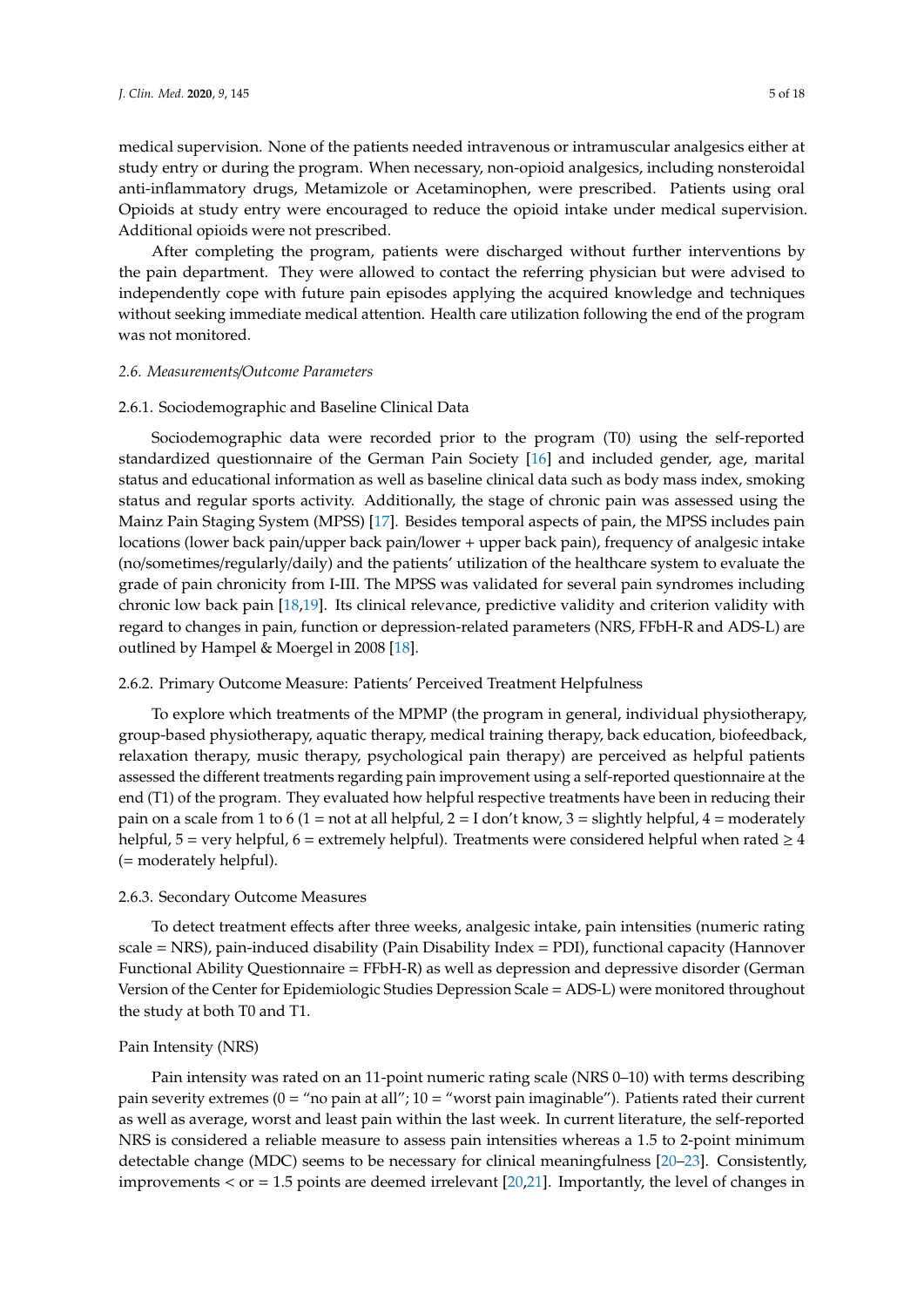self-reported pain seems to depend on initial pain ratings assessed at baseline. In contrast to higher levels, lower baseline levels of pain result in lower improvements at follow-up [\[21,](#page-16-7)[22\]](#page-16-8).

## Pain Disability Index (PDI)

The German version of the Pain Disability Index (PDI) was used to measure pain-related disability [\[24](#page-16-9)[–26\]](#page-16-10). This valid and reliable self-report instrument evaluates the impact of chronic pain on seven activities of daily living (items). The degree to which pain interferes with daily activities is rated on a scale from 0 (min. disability) to 10 (max. disability). Two factors are measured: 1 = voluntary activities (PDI items 1–5); 2 = obligatory activities such as self-care and life support activity (PDI items 6–7). The aggregate value (0–70) is multiplied by 10 and divided by the number of completed items (max. 1 missing item) to express the percentage of overall disability ranging from 0 (minimal pain-related disability) to maximal disability levels of 100%. PDI scores > 30% are considered as clinically relevant. The internal consistency (Cronbach's  $\alpha$ ) of the PDI has been calculated previously. For factor 1, Cronbach's  $\alpha$  was 0.85, and for factor 2, Cronbach's  $\alpha$  was 0.70 [\[26\]](#page-16-10). The one-week test-retest reliability was considered good (ICC = 0.91) and intercorrelation analyses to VAS (Visual Analogue Scale)/NRS showed r values of 0.41 [\[27\]](#page-16-11) The minimal clinically important change (MCIC) was also assessed for both factors of the PDI (factor 1: MCIC = 9.5 points, sensitivity 0.74, specificity 0.70; factor 2: MCIC = 8.5 points, sensitivity 0.74, specificity 0.70) [\[28\]](#page-16-12). Therefore, depending on the factor that was used as the external criterion, a change of 8.5 to 9.5 points may be considered a MCIC. Total responsiveness regarding receiver operating characteristic (ROC) curve analyses was considered good (area under the curve (AUC) < 0.70) although the subscale of obligatory activities was not responsive [\[28\]](#page-16-12).

## Functional Ability (FFbH-R)

Back function was assessed using the Hannover Functional Ability Questionnaire for measuring back-pain-related functional status (FFbH-R) [\[29\]](#page-16-13). The FFbH-R is a self-reported measurement tool to evaluate the functional impact of pain on activities of everyday life. In this 12-item questionnaire (max. two missing items) the patients assess their functional capacity to perform activities of daily living resulting in an aggregate value between 0 (min. functional capacity) and 100 (max. functional capacity). Scores from 100 to 80% and from 79 to 70% indicate normal functional ability and moderately reduced capacity, respectively. In contrast, values between 69 and 60% are considered abnormal and FFbH-R scores < 59% indicate clinically relevant decreases in functional ability. The internal consistency of the FFbH-R is considered very good (Cronbach  $\alpha = 0.90$ ). The item-intercorrelation and the one-week test-retest reliability were found to be r = 0.5 and ICC < 0.75, respectively [\[29\]](#page-16-13). The discriminative ability of the FFbH-R as well as the dichotomized measures of MCIC via ROC-curve analyses were outlined in a multidisciplinary setting of a Norwegian prospective cohort study (MCIC =  $0.8$ , AUC =  $0.74$ , sensitivity =  $0.69$ , specificity =  $0.78$ ,  $95\%$  confidence interval =  $0.58$  to  $0.90$  [\[30\]](#page-16-14).

## German Version of the Center for Epidemiologic Studies Depression Scale (ADS-L)

To evaluate the current level of depressive symptoms, the German equivalent of the Center for Epidemiologic Studies Depression Scale (ADS-L) [\[31\]](#page-16-15) was applied before and after the MPMP. The ADS-L- consists of 20 items (max. two missing items) with a total score ranging from 0 to 60. Increasing scores indicate higher levels of depressive symptoms and scores ≥ 23 are considered clinically relevant. The internal consistency ranges from 0.82 to 0.92 (Cronbach  $\alpha$ ), and the one-week, two-week and three-month test-retest reliability were good ( $r = 0.63$ ,  $r = 0.48$  and  $r = 0.58$ , respectively). Factorial, discriminant and convergent validity has been evaluated in a variety of studies (sensitivity  $= 0.90$ ;  $specificity = 0.87; AUC = 0.94, MDC = 5 points [31].$  $specificity = 0.87; AUC = 0.94, MDC = 5 points [31].$  $specificity = 0.87; AUC = 0.94, MDC = 5 points [31].$ 

## *2.7. Statistical Analysis*

All analyses were performed using IBM SPSS® Statistics 24.0 (Armonk, NY, USA) for Microsoft® Windows V.10 (Redmond, WA, USA) with a significance level of 5% ( $\alpha$  = 0.05) and a confidence interval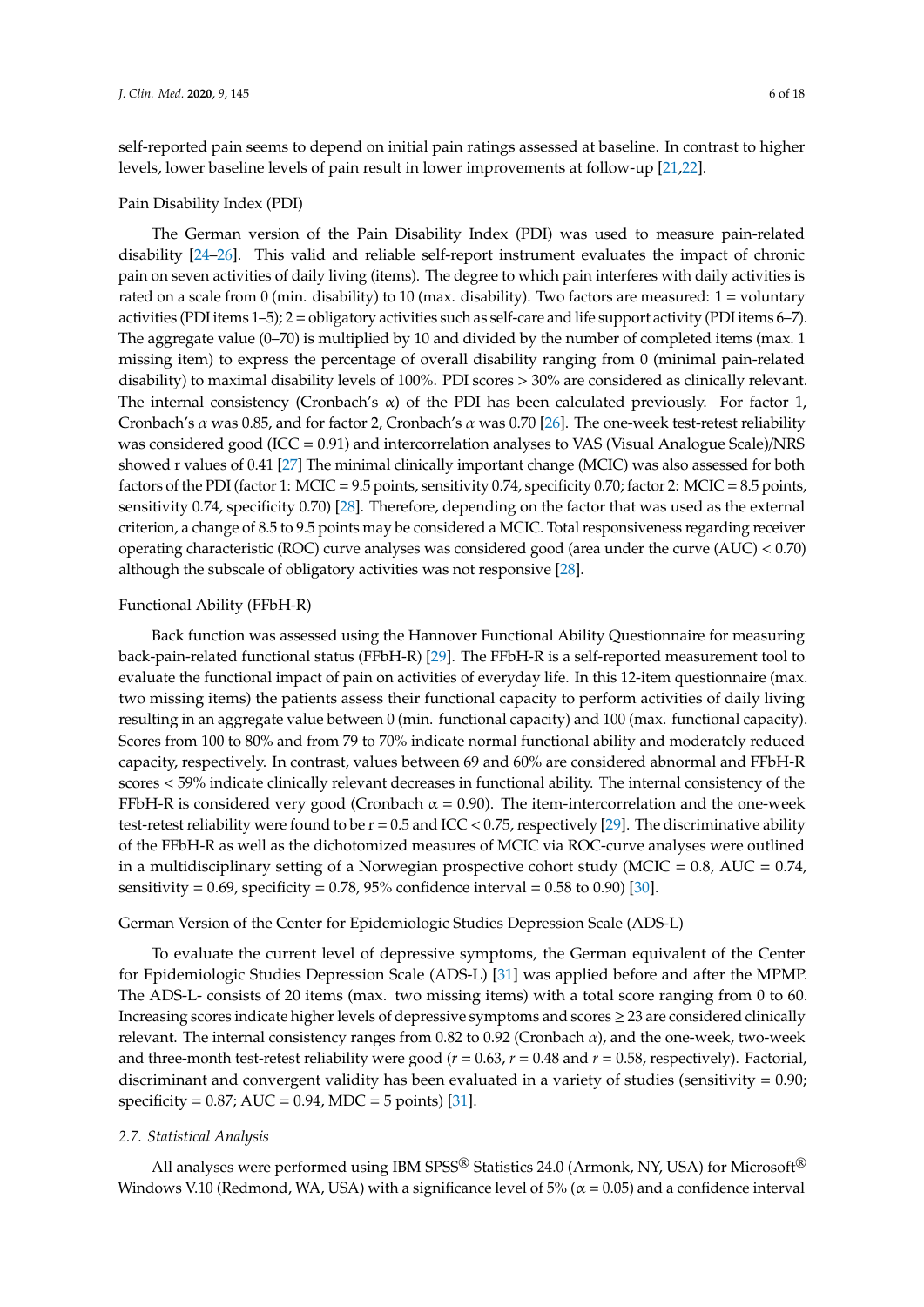(CI) set to 95%. Only data from patients completing the questionnaires at both T0 and T1 were used. As a first step, an explorative data analysis for all variables was carried out. Normal distributions for subsequent correlation analyses and *t*-tests were assessed by the Kolmogorov–Smirnov and the Shapiro–Wilk test. The homogeneity of variance according to MANOVA-related calculations was verified by the Levenne test.

The average perceived helpfulness of different treatments was calculated and expressed as mean ± SD. Furthermore, Pearson's r or its non-parametric counterpart Spearman's rho were applied to assess whether perceived treatment helpfulness is influenced by sociodemographic characteristics at study entry. In addition, all helpfulness variables were dichotomized (not helpful/helpful) using a cut-off ≥ 4 (moderately helpful). To assess if potential relationships exist between the patients' perceived helpfulness and analgesic intake, pain intensities (NRS), functional ability (FFbH-R), pain-related disability (PDI) and manifestation of depressive symptoms (ADS-L) the following three steps were carried out. At first, either paired *t*-tests or non-parametric Wilcoxon signed rank tests were used to detect significant changes in NRS, FFbH-R, PDI and ADS-L after completing the program. For variables that significantly decreased or increased, differences between T0 and T1 were calculated as delta values (∆) in the second step. Except for ∆ FFbH-R (as change in percent), a positive assignment for improvements was achieved by subtracting T1 from T0 values (∆ analgesics intake, ∆ pain intensities as change in NRS, ∆ PDI as change in percent, ∆ ADS-L as change in the sum score). Finally, using the delta values as dependent variables, one-way MANOVA with Bonferroni adjustments was conducted. If the homogeneity of variance was violated, Kruskal–Wallis tests were used instead. CIs and effect sizes (Partial-Eta-squared =  $\eta^2$ ) are provided by MANOVA-related calculations. As presented in Table [1,](#page-6-0) data interpretations are based on recommendations by Jacob Cohen [\[32\]](#page-16-16). For non-parametric calculations (Wilcoxon or Kruskal–Wallis tests)  $\eta^2$  was calculated using an online tool [\[33\]](#page-16-17) based on work from Cohen [\[34\]](#page-16-18) and Fritz, Morris and Richler [\[35\]](#page-16-19).

**Table 1.** Interpretation of effect-sizes based on Cohen [\[32\]](#page-16-16).

<span id="page-6-0"></span>

| (Partial-) Eta-Squared $(\eta^2)$ | Correlation Coefficient $(r_{(s)})$ | Interpretation |
|-----------------------------------|-------------------------------------|----------------|
| $\eta^2 > 0.01$                   | $r_{(s)} > 0.10$                    | small effect   |
| $\eta^2 > 0.06$                   | $r_{(s)} > = 0.30$                  | medium effect  |
| $n^2 > 0.14$                      | $r_{(s)} > 0.50$                    | large effect   |

## **3. Results**

## *3.1. Sociodemographic and Pain-Related Characteristics at Baseline*

A total of 276 patients completed the questionnaires at both T0 and T1. The sociodemographic characteristics of this study population are presented in Table [2.](#page-7-0)

Prior to treatment, mean pain intensity within the last week was rated 5.2 (5.24  $\pm$  2.08), whereas worst and least pain was evaluated 7 (6.97  $\pm$  2,13) and 2.8 (2.77  $\pm$  1.93) on the NRS, respectively. On average, current pain at T0 was rated  $4.4 (4.41 \pm 2.42)$ . Occasional use of analgesics was stated by 32% of the patients, whereas 14% and 23% reported analgesic intake on a regular basis and daily, respectively. Mean functional capacity (FFbH-R) at T0 was 75% (74.54  $\pm$  16.89) which represents moderately reduced functional capacity (range 79–70). Normal functional ability was presented by 41% of the patients (range 100–80%) and nearly a quarter of the study population (23.6%) showed clinically relevant decreases in functional ability (range 59–0%). Mean pain-related disability (PDI) was  $27\%$  (26.7  $\pm$  12.27) and clinically relevant disabilities were observed for 36% of this study population (range 30 to 100% = clinically relevant). For the ADS-L, clinically relevant depressive symptoms (ADS-L score  $\geq$  18) were present in 47% of the participants with 19% suffering from depression (ADS-L score  $>$  27). The mean ADS-L score was 19.43  $\pm$  9.53. Detailed information about pain-related characteristics are outlined in Table [3.](#page-7-1)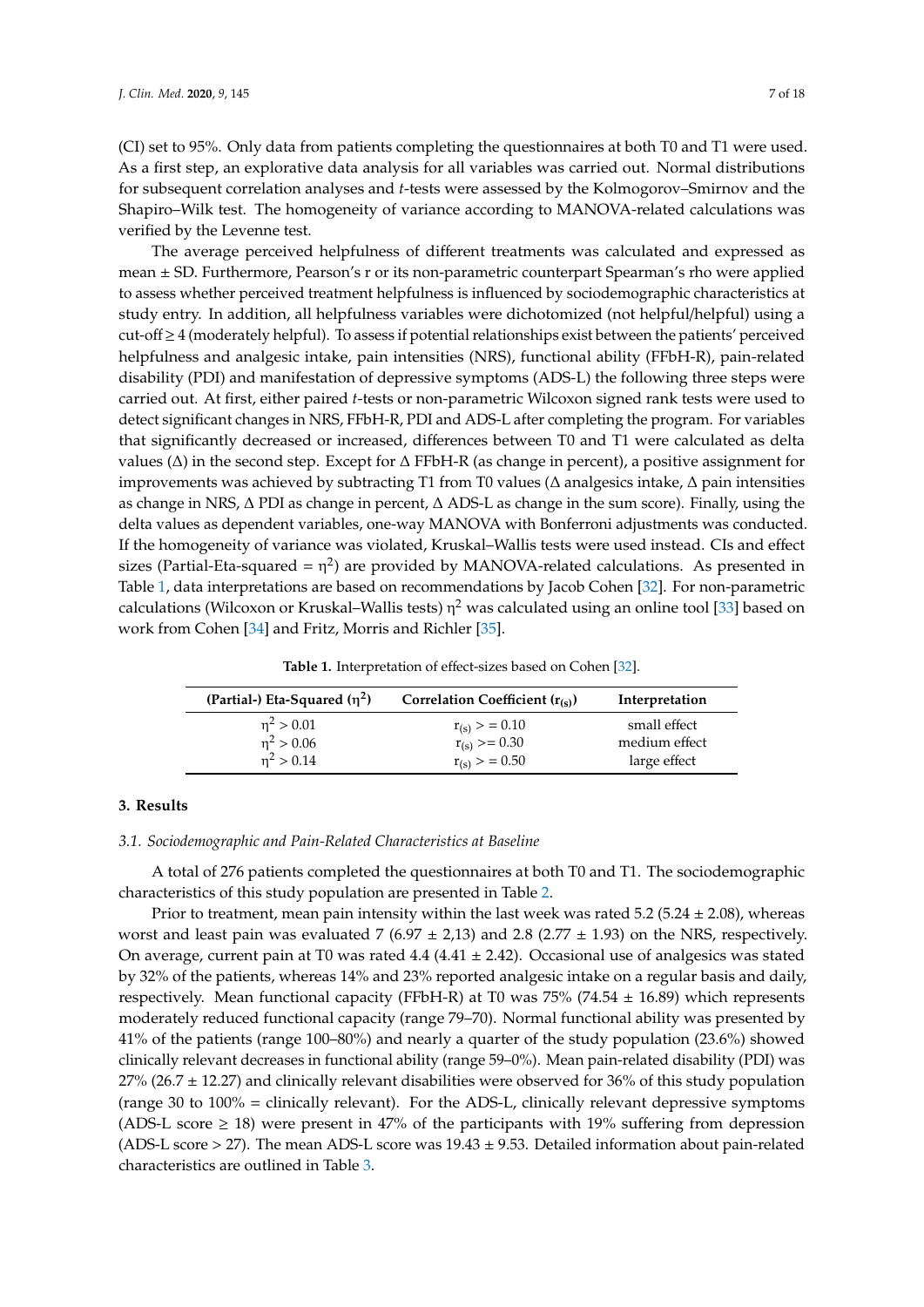<span id="page-7-0"></span>

| Variable              | Response       | $n =$ | Mean/Percent | SD/Range        |
|-----------------------|----------------|-------|--------------|-----------------|
| Age                   |                | 276   | 44.5         | $9.073/22 - 62$ |
| Gender                | Female         | 157   | 56.9%        |                 |
|                       | Male           | 119   | 43.1%        |                 |
| <b>Marital Status</b> | Unmarried      | 55    | 19.9%        |                 |
|                       | Married        | 190   | 68.8%        |                 |
|                       | Widowed        | 3     | 1.1%         |                 |
|                       | Divorced       | 28    | 10.1%        |                 |
| Education             | Low            | 104   | 37.7%        |                 |
|                       | Intermediate   | 87    | 31.5%        |                 |
|                       | High           | 85    | 30.8%        |                 |
| <b>BMI</b>            | Underweight    | 5     | 1.8%         |                 |
|                       | Normal         | 134   | 48.6%        |                 |
|                       | Overweight     | 103   | 37.3%        |                 |
|                       | Obese          | 34    | 12.3%        |                 |
| Smoking               | Yes            | 176   | 63.8%        |                 |
|                       | N <sub>o</sub> | 100   | 36.2%        |                 |
| Sports Activity       | Yes            | 183   | 66.3%        |                 |
|                       | No             | 93    | 33.7%        |                 |
| Pain Location         | Lower back     | 157   | 56.9%        |                 |
|                       | Upper back     | 76    | 27.5%        |                 |
|                       | Both           | 43    | 15.6%        |                 |
| Pain Chronicity       | Grade I        | 86    | 31.2%        |                 |
|                       | Grade II       | 120   | 43.5%        |                 |
|                       | Grade III      | 70    | 25.4%        |                 |

**Table 2.** Sociodemographic characteristics of the study population ( $n = 276$ ).

SD = Standard Deviation; BMI = Body Mass Index.

<span id="page-7-1"></span>**Table 3.** Pain-related characteristics of the study population (*n* = 276) at baseline (T0) and at the end of the multidisciplinary pain management program (T1).

| Variable               | Response                      | T <sub>0</sub> |         |       |       | <b>T1</b> |         |       |       |
|------------------------|-------------------------------|----------------|---------|-------|-------|-----------|---------|-------|-------|
|                        |                               | $n =$          | Percent | Mean  | SD    | $n =$     | Percent | Mean  | SD    |
| average pain last week | $0$ to $10$                   | 276            | 5.24    | 5.24  | 2.08  |           | 3.80    | 2.27  | 1.23  |
| worst pain             | $0$ to $10$                   | 276            | 6.97    | 6.97  | 2.13  |           | 5.80    | 3.80  | 2.02  |
| least pain             | $0$ to $10$                   | 276            | 2.77    | 2.77  | 1.93  |           | 1.95    | 5.80  | 2.35  |
| current pain           | $0$ to $10$                   | 276            | 4.41    | 4.41  | 2.42  |           | 3.07    | 1.95  | 1.85  |
| analgesic intake       | no                            | 88             | 31.9    |       |       | 107       | 38.8    |       |       |
|                        | yes, occasionally             | 87             | 31.5    |       |       | 62        | 22.5    |       |       |
|                        | yes, regularly                | 39             | 14.1    |       |       | 32        | 11.6    |       |       |
|                        | yes, always                   | 62             | 22.5    |       |       | 75        | 27.2    |       |       |
| FFbH-R                 | overall score                 |                |         | 74.54 | 16.98 |           |         | 71.49 | 15.07 |
|                        | normal                        | 114            | 41.3    |       |       | 75        | 27.2    |       |       |
|                        | moderate                      | 53             | 19.2    |       |       | 64        | 23.2    |       |       |
|                        | abnormal                      | 44             | 15.9    |       |       | 63        | 22.8    |       |       |
|                        | clinically relevant           | 65             | 23.6    |       |       | 74        | 26.8    |       |       |
| PDI                    | overall score                 |                |         | 26.70 | 12.27 |           |         | 17.40 | 11.79 |
|                        | low disability                | 177            | 64.1    |       |       | 230       | 83.3    |       |       |
|                        | high disability               | 99             | 35.9    |       |       | 46        | 16.7    |       |       |
| ADS-L                  | overall score                 |                |         | 19.43 | 9.532 |           |         | 9.77  | 8.266 |
|                        | normal                        | 146            | 52.9    |       |       | 232       | 84.1    |       |       |
|                        | somatoform disorder - anxious | 50             | 18.1    |       |       | 19        | 6.9     |       |       |
|                        | depressive symptoms           | 27             | 9.8     |       |       | 12        | 4.3     |       |       |
|                        | depression                    | 53             | 19.2    |       |       | 13        | 4.7     |       |       |

Values rounded;  $n =$  number of patients; SD = Standard Deviation; FFbH-R = Hannover Functional Ability Questionnaire; PDI = Pain Disability Index; ADS-L = German Version of the Center for Epidemiologic Studies Depression Scale.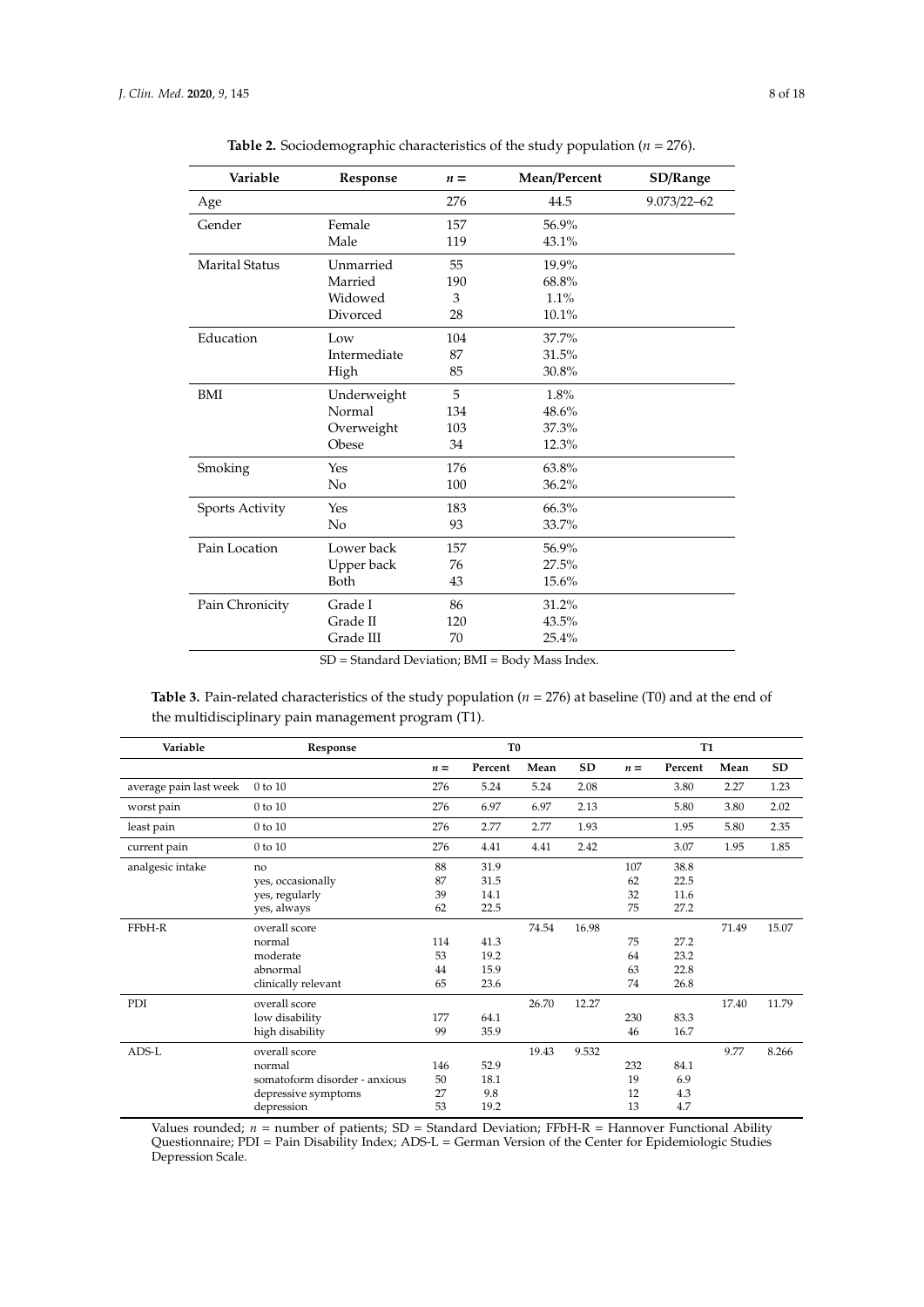As presented in Figure [1,](#page-8-0) 75% (*n* = 208) of the patients completing the program rated the MPMP As presented in Figure 1, 75% (*n* = 208) of the patients completing the program rated the MPMP in general as helpful. Mean perceived helpfulness was 4.39 ± 1.23. in general as helpful. Mean perceived helpfulness was 4.39 ± 1.23.

<span id="page-8-0"></span>

rating respective treatments of the multidisciplinary pain management program as being helpful (blue) or not helpful (red). Treatments were considered as helpful when rated  $\geq 4$  (= moderately helpful) and as not helpful when rated < 4 (rating scale from 1–6). **Figure 1.** The patients' perceived treatment helpfulness at discharge. The number (#) of patients  $(= n)$ 

helpful) and as not helpful when rated < 4 (rating scale from 1–6).

physiotherapy (PTg,  $n = 241$ , 87.3%) and individual physiotherapy as being helpful (PTi,  $n = 236$ , 85.5%). On average, both group- and individual-based physiotherapy were perceived as very helpful (PTg:  $4.87 \pm 1.14$ , PTi:  $5.0 \pm 1.2$ ). Importantly, almost half of the patients ( $n = 134$ , 48.6%) reported that individually-delivered physiotherapy was extremely helpful to alleviate CBP. Similarly, a high percentage of patients (*n* = 106, 38.4%) also rated group-based physiotherapy as extremely helpful. Following physiotherapy, most of the patients considered relaxation therapy (*n* = 216, 78.3%), aquatic therapy ( $n = 215$ , 77.9%) and back education ( $n = 207$ , 75.0%) as beneficial. The mean perceived helpfulness of relaxation therapy (4.6  $\pm$  1.27), aquatic therapy (4.54  $\pm$  1.37) and back education  $(4.43 \pm 1.3)$  was moderately or very helpful. In contrast, the mean helpfulness of medical training therapy (3.38  $\pm$  1.51), biofeedback (3.31  $\pm$  1.48), psychological pain therapy (3.15  $\pm$  1.42) and music therapy (3.02  $\pm$  1.47) ranged between slightly and moderately helpful. Less than two-thirds of the patients consider medical training therapy (*n* = 147, 53.3%), biofeedback (*n* = 170, 61.6%), psychological pain therapy ( $n = 176$ , 63.8%) or music therapy ( $n = 181$ , 65.6%) to be beneficial in reducing CBP. Among the different treatments, the vast majority of patients considered group-based

In summary, mean patient-perceived helpfulness ranged from 5 (±1.2) for individually-delivered physiotherapy to 3.02 (±1.47) for music therapy (Figure [2\)](#page-9-0). In fact, mean helpfulness of the different treatments was ranked as follows: (1) individual physiotherapy; (2) group-based physiotherapy; (3) relaxation therapy; (4) aquatic therapy; (5) back education; (6) medical training therapy; (7) biofeedback; (8) psychological pain therapy; (9) music therapy. Detailed information (frequencies, means, percent, SEM, SD) are provided in Tables S1 and S2.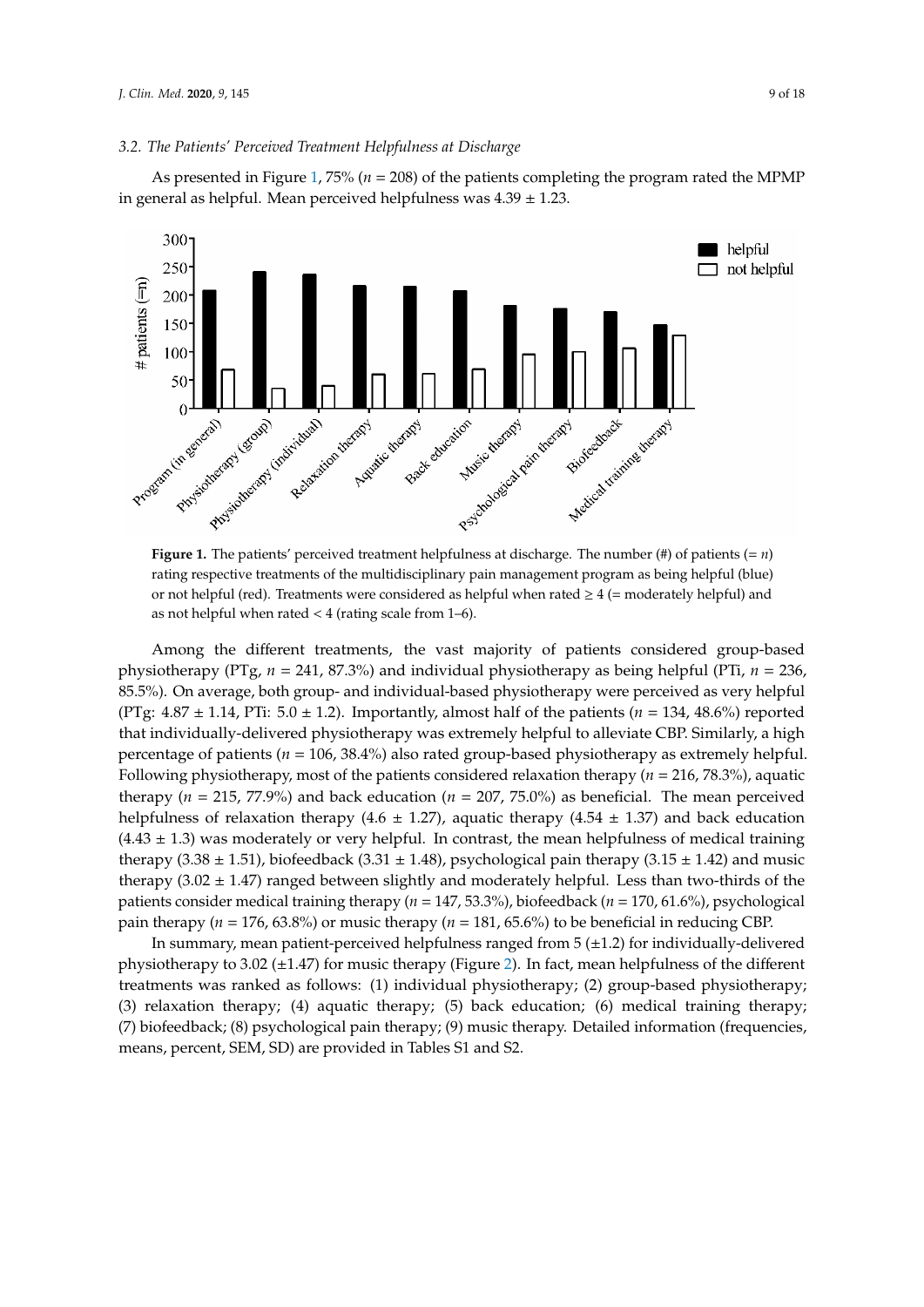<span id="page-9-0"></span>

between treatment modalities of the multidisciplinary pain management program (Analysis of variance (ANOVA):  $p < 0.001$ ). Mean helpfulness ratings ( $\pm$ SD) ranged from 5 ( $\pm$ 1.2) for individually-delivered physiotherapy to 3.02 (±1.47) for music therapy. Highly significant differences were observed between individually-delivered physiotherapy and back education, medical training therapy, biofeedback, psychological pain therapy as well as music therapy (Tukey's multiple comparison:  $p < 0.001$ ). Moreover, relaxation therapy, aquatic therapy and back education were perceived to be significantly more helpful than medical training therapy (Tukey's multiple comparison:  $p < 0.001$  $p < 0.001$ ). Table 1 of the program (1 = not at all helpful, 2 = I don't know, 3 = slightly helpful, 4 = moderately helpful, 5 = very helpful, 6 = extremely helpful). Data is presented as mean ± standard deviation. **Figure 2.** Mean perceived treatment helpfulness. Mean perceived helpfulness differs significantly

# 3.3. Influence of Sociodemographic Characteristics on the Patients' Perceived Helpfulness

with lower or upper back pain nor participants suffering from both showed differences in their perspective on treatments helping to alleviate CBP. Similarly, smoking status was not correlated with the patients' perceived helpfulness. Pain location did not influence the perceived helpfulness of different treatments. Neither patients

Significant but generally weak correlations with small effect sizes (Spearman's rho) were found between several treatments and sociodemographic/pain-related characteristics (Table S3). A reciprocal correlation exists between pain chronicity and perceived helpfulness of the MPMP in general ( $r_s = -0.158$ ;  $p = 0.009$ ) indicating higher helpfulness ratings for patients with a lower level of chronicity. Furthermore, a weak correlation was found between chronicity status and back education treatment ( $r_s = -0.120$ ;  $p = 0.046$ ) suggesting that patients with higher stages of chronic pain might favor back education training.

A significant correlation was also observed between age and psychological pain therapy ( $r_s = 0.147$ ;  $p = 0.015$ ) indicating that older patients tend to consider psychological interventions as more helpful.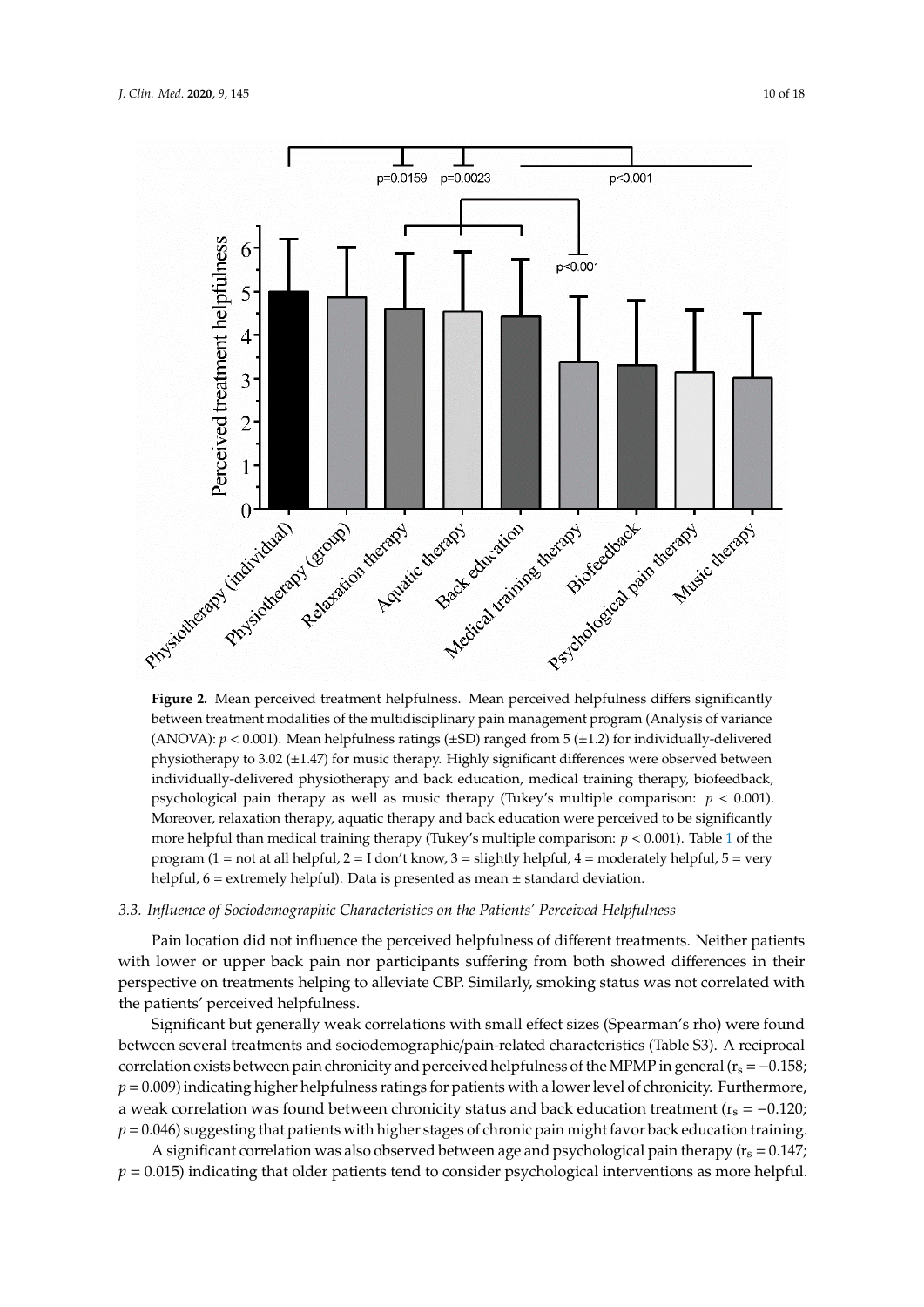In contrast, the older the patient the less helpful device-assisted strength training (medical training therapy) was perceived  $(r_s = -0.189; p = 0.002)$ .

Moreover, there were weak but significant correlations between the level of education and the perceived helpfulness of medical training therapy ( $r_s = 0.133$ ,  $p = 0.028$ ), psychological pain therapy  $(r<sub>s</sub> = -0.153, p = 0.011)$  and music therapy  $(r<sub>s</sub> = -0.132, p = 0.029)$ . This suggests that the higher the education, the more likely patients were to perceive medical training therapy as helpful. The lower the education, the more likely patients were to perceive psychological and music therapies as helpful.

Patients with higher BMI scores rated aquatic ( $r_s = 0.148$ ,  $p = 0.014$ ) and psychological pain therapies ( $rs = 0.122$ ,  $p = 0.043$ ) as more helpful than did those with lower BMI scores.

In addition, the lack of regular sporting activity prior to the program correlates with increasing helpfulness ratings for medical training therapy. Thus, patients who did not participate in regular sports activities before study entry seem to perceive medical training therapy as being helpful to reduce CBP ( $r_s = -0.139$ ,  $p = 0.021$ ) when compared to patients who worked out on a regular basis.

#### *3.4. The Multidisciplinary Pain Management Program Reduces Pain-Related Complaints*

Table [4](#page-10-0) highlights the changes of pain-related outcome parameters during the three-week MPMP. As illustrated, pain intensities (NRS), pain related disability (PDI) and levels of depressive symptoms (ADS-L) were significantly reduced after completing the program (T1) when compared to study entry (T0). For detailed information about the results of the Wilcoxon signed-rank test including Z-values, see Table S4.

<span id="page-10-0"></span>

|                        | $T0(n = 276)$ |           |                       |                   | $T1 (n = 276)$ |                         |                 |       |
|------------------------|---------------|-----------|-----------------------|-------------------|----------------|-------------------------|-----------------|-------|
| Variable               |               |           |                       |                   |                |                         |                 |       |
|                        | Mean          | <b>SD</b> | Median <sup>*</sup>   | <b>SD</b><br>Mean |                | Median <sup>*</sup>     | <i>p</i> -Value | $n^2$ |
| Pain average last week | 5.24          | 2.079     | $2$ (IOR 1.00; 3.00)  | 3.80              | 2.021          | $4$ (IOR 2.00; 5.00)    | < 0.001         | 0.374 |
| Pain worst             | 6.97          | 2.127     | 8 (IOR 6.00; 9.00)    | 5.80              | 2.350          | $6$ (IOR 4.00; 8.00)    | < 0.001         | 0.244 |
| Pain least             | 2.77          | 1.930     | 3 (IOR 1.00; 4.00)    | 1.95              | 1.846          | $1$ (IOR $1.00; 3.00$ ) | < 0.001         | 0.234 |
| Pain current           | 4.41          | 2.416     | $4$ (IOR 3.00; 6.00)  | 3.07              | 2.374          | 3 (IOR 1.00; 5.00)      | < 0.001         | 0.302 |
| FFbH-R                 | 74.54         | 16.887    | 75 (IOR 63.00; 88.00) | 71.49             | 15.070         | 71 (IOR 58.00; 83.00)   | < 0.001         | 0.064 |
| PDI.                   | 26.70         | 12.266    | 25 (IOR 17.25; 35.75) | 17.40             | 11.784         | 15 (IOR 8.25; 26.00)    | < 0.001         | 0.556 |
| ADS-L                  | 19.43         | 9.532     | 17 (IOR 12.25; 24.00) | 9.77              | 8.266          | 8 (IOR 4.00; 13.00)     | < 0.001         | 0.574 |

**Table 4.** The multidisciplinary pain management program reduces pain-related complaints.

 $SD =$  Standard Deviation;  $\eta^2 =$  Eta-squared.  $*$  Values are expressed as median and interquartile range (IQR) of the 25th and 75th percentile.

Except for the FFbH-R, large effect sizes for changes in pain-related outcome parameters were observed. Mean pain intensity decreased from  $5.24 \pm 2.08$  at study entry to  $3.80 \pm 2.02$  (Z = -10.164,  $p < 0.001$ ,  $\eta^2 = 0.374$ ). Similarly, worst, least and current pain significantly improved from 6.97  $\pm$  2.13 to  $5.8 \pm 2.35$  (worst pain Z = −8.204,  $p < 0.001$ , η<sup>2</sup> = 0.244), 2.77  $\pm$  1.93 to 1.95  $\pm$  1.85 (least pain Z = −8.042,  $p < 0.001$ ,  $\eta^2 = 0.234$ ) and from  $4.41 \pm 2.42$  to  $3.07 \pm 2.37$  (current pain  $Z = -9.134$ ,  $p < 0.001$ ,  $\eta^2 = 0.302$ ), respectively. Besides pain intensities, a 10% decrease from baseline was observed for the PDI score (T0: 26.7 ± 12.27; T1: 17.4 ± 11.78; Z = −12.387,  $p$  < 0.001,  $η$ <sup>2</sup> = 0.556) and the mean ADS-L score dropped significantly from 19.43 ± 9.53 to 9.77 ± 8.27 (Z = −12.592,  $p$  < 0.001,  $η$ <sup>2</sup> = 0.574). Treatment-induced changes in average pain intensity, pain induced disability (PDI) and depressive symptoms (ADS-L) were clinically meaningful, demonstrating the efficacy of the program. Interestingly, despite these improvements in pain-related complaints functional ability (FFbH-R) significantly decreased with a medium sized effect from  $74.54\% \pm 16.89$  to  $71.49\% \pm 15.07$  (Z =  $-4.198$ ,  $p < 0.01$ ,  $\eta^2 = 0.064$ ) during the study. Analgesic intake was not influenced by the program.

#### *3.5. The Patients' Perspective Corresponds to Pain-Related Treatment Outcomes*

To assess associations between the subjective evaluation of treatment helpfulness by the patients and changes in objectively measured outcome parameters, helpfulness ratings were dichotomized (≥ 4 helpful vs. < 4 not helpful) and analyzed in relation to changes in pain-related treatment outcome.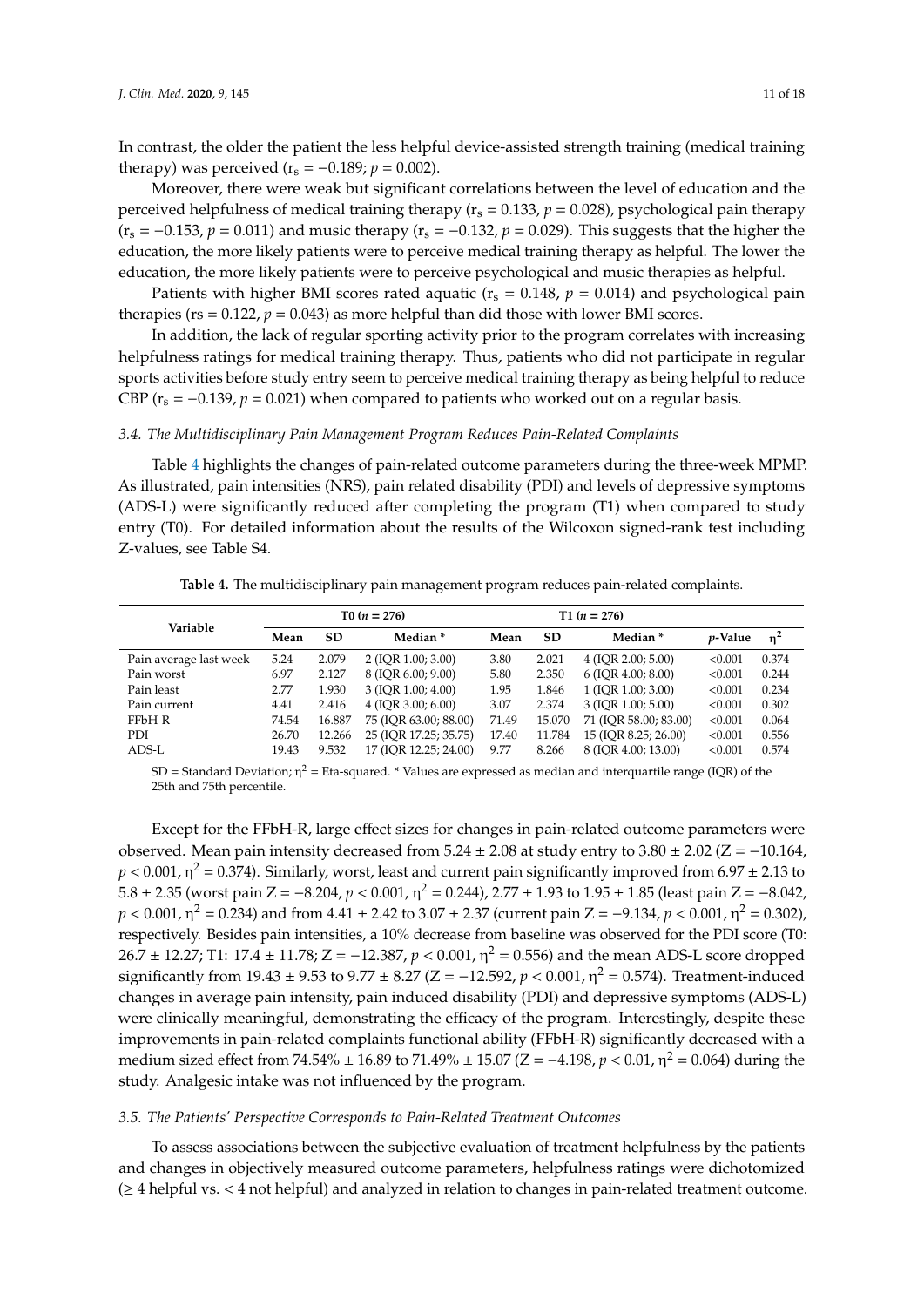Accordingly, Table [5](#page-11-0) illustrates the effects of the dichotomized patients' perceived treatment helpfulness on changes (delta ∆) in pain, physical and psychosocial functioning. For more detailed information regarding the statistical analyses, see Tables S5–S8.

| <b>Helpfulness of Treatment</b><br>(Yes/No) | <b>Test</b>   | Δ<br>FFbH-R | $\Delta$ PDI | Δ<br>ADS-L | $\Delta$ Pain<br>Average | $\Delta$ Pain<br>Worst | $\Delta$ Pain<br>Least | $\Delta$ Pain<br>Current |
|---------------------------------------------|---------------|-------------|--------------|------------|--------------------------|------------------------|------------------------|--------------------------|
| Program (in general)                        | $H(1) =$      | 13.534      | 7.936        | 3.044      | 17.454                   | 19.262                 | 9.031                  | 8.201                    |
|                                             | $p$ -value    | < 0.001     | 0.005        | 0.081      | < 0.001                  | < 0.001                | 0.003                  | 0.004                    |
|                                             | $\eta^2$      | 0.046       | 0.025        | 0.007      | 0.060                    | 0.067                  | 0.029                  | 0.026                    |
| Physiotherapy (group)                       | $H(1) =$      | 14.348      | 13.514       | 3.171      | 19.949                   | 14.110                 | 6.610                  | 7.701                    |
|                                             | $p$ -value    | < 0.001     | < 0.001      | 0.075      | < 0.001                  | < 0.001                | 0.010                  | 0.006                    |
|                                             | $\eta^2$      | 0.049       | 0.046        | 0.008      | 0.069                    | 0.048                  | 0.02                   | 0.024                    |
| Physiotherapy (individual)                  | $F(1, 274) =$ | 3.347       | 2.779        | 0.301      | 2.102                    | 3.395                  | 0.510                  | 1.284                    |
|                                             | $p$ -value    | 0.068       | 0.097        | 0.584      | 0.148                    | 0.066                  | 0.476                  | 0.258                    |
|                                             | η             | 0.012       | 0.010        | 0.001      | 0.008                    | 0.012                  | 0.002                  | 0.005                    |
| Relaxation therapy                          | $F(1, 274) =$ | 2.138       | 3.126        | 3.494      | 5.949                    | 6.661                  | 7.883                  | 8.073                    |
|                                             | $p$ -value    | 0.145       | 0.078        | 0.063      | 0.015                    | 0.010                  | 0.005                  | 0.005                    |
|                                             | $\eta^2$      | 0.008       | 0.011        | 0.013      | 0.021                    | 0.024                  | 0.028                  | 0.029                    |
| Aquatic therapy                             | $H(1) =$      | 4.421       | 2.200        | 0.318      | 2.009                    | 4.032                  | 1.974                  | 3.215                    |
|                                             | $p$ -value    | 0.036       | 0.138        | 0.573      | 0.156                    | 0.045                  | 0.160                  | 0.073                    |
|                                             | $\eta^2$      | 0.012       | 0.004        | 0.002      | 0.004                    | 0.011                  | 0.004                  | 0.008                    |
| <b>Back education</b>                       | $F(1, 274) =$ | 9.865       | 2.535        | 1.217      | 11.824                   | 13.393                 | 5.559                  | 4.785                    |
|                                             | $p$ -value    | 0.002       | 0.113        | 0.271      | < 0.001                  | < 0.001                | 0.019                  | 0.030                    |
|                                             | $\eta^2$      | 0.035       | 0.009        | 0.004      | 0.041                    | 0.047                  | 0.020                  | 0.017                    |
| Music therapy                               | $F(1, 274) =$ | 7.958       | 1.483        | 0.004      | 0.323                    | 2.971                  | 1.889                  | 3.117                    |
|                                             | $p$ -value    | 0.005       | 0.224        | 0.952      | 0.570                    | 0.086                  | 0.170                  | 0.079                    |
|                                             | $\eta^2$      | 0.028       | 0.005        | 0.000      | 0.001                    | 0.011                  | 0.007                  | 0.011                    |
| Psychological pain therapy                  | $F(1, 274) =$ | 0.510       | 1.593        | 0.380      | 1.943                    | 4.048                  | 1.621                  | 1.553                    |
|                                             | $p$ -value    | 0.476       | 0.208        | 0.538      | 0.165                    | 0.045                  | 0.204                  | 0.214                    |
|                                             | $\eta^2$      | 0.002       | 0.006        | 0.001      | 0.007                    | 0.015                  | 0.006                  | 0.006                    |
| Biofeedback                                 | $F(1, 274) =$ | 8.261       | 6.592        | 0.115      | 8.851                    | 8.691                  | 5.079                  | 4.573                    |
|                                             | $p$ -value    | 0.004       | 0.011        | 0.735      | 0.003                    | 0.003                  | 0.025                  | 0.033                    |
|                                             | $\eta^2$      | 0.029       | 0.023        | 0.000      | 0.031                    | 0.031                  | 0.018                  | 0.016                    |
| Medical training therapy                    | $H(1) =$      | 9.694       | 6.045        | 0.029      | 5.817                    | 10.830                 | 1.249                  | 1.160                    |
|                                             | $p$ -value    | 0.002       | 0.014        | 0.865      | 0.016                    | 0.001                  | 0.264                  | 0.281                    |

<span id="page-11-0"></span>**Table 5.** Associations between dichotomized patients' perceived treatment helpfulness and changes (∆) in pain, physical and psychosocial functioning.

H = Kruskal–Wallis Test; F = one-way multivariate analysis of variance (MANOVA, with Bonferroni adjustment for multiple comparisons); H-tests instead of F-tests were used if homogeneity of variances was violated.  $\eta^2$  = (partial-) Eta-squared; FFbH-R = Hannover Functional Ability Questionnaire; PDI = Pain Disability Index; ADS-L = German Version of the Center for Epidemiologic Studies Depression Scale.

Patients reporting that the MPMP in general helped to reduce back pain indeed showed significant decreases in ∆ pain values during this study compared to those considering the program as not being helpful (∆ pain average *p* < 0.001, CI = −1.431 to −0.386; ∆ pain worst *p* < 0.001, CI = −1.808 to −0.674; ∆ pain least *p* = 0.003, CI = −0.995 to −0.095; ∆ pain current *p*= 0.004, CI = −1.461 to −0.262). Thus, the patients' perspective on the helpfulness of different treatments significantly corresponds to the degree of pain improvement. Furthermore, perceiving the program as helpful was associated with reduced levels of pain-related disability (∆ PDI, *p* = 0.005, CI = −6.518 to −1.218). Calculated effect sizes ranged from small (η<sup>2</sup> < 0.06) to medium (Δ pain average η<sup>2</sup> = 0.060 and Δ pain worstη<sup>2</sup> = 0.067).

Surprisingly, the analyses revealed no relationship between the perceived helpfulness of individual physiotherapy and changes in pain-related characteristics (∆ pain intensities, ∆ PDI, ∆ FFbH-R, ∆ ADS-L). Thus, participants experiencing individual physiotherapy as helpful did not show a greater degree of improvements in pain-related parameters when compared to patients that did not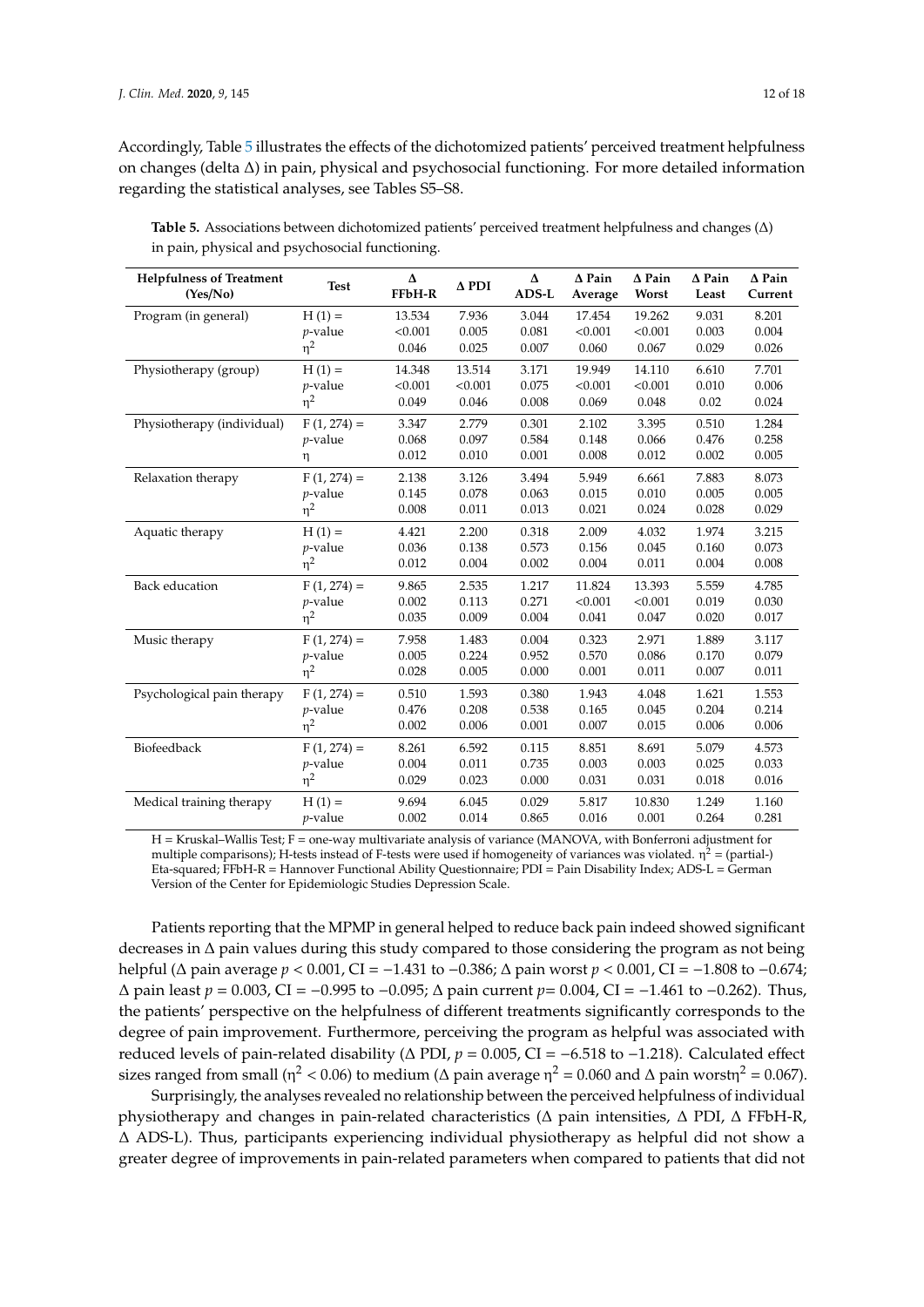consider individual physiotherapy as being helpful to reduce CBP. Strikingly, on average, individual physiotherapy was rated as very helpful and ranked highest among the treatments.

In contrast to individually-delivered physiotherapy, patients considering group-based physiotherapy as helpful in decreasing CBP showed significantly higher degrees of improvement in pain intensities and disability than patients rating group-based physiotherapy as not helpful (∆ pain average *p* < 0.001, CI = −2.084 to −0.744; ∆ pain worst *p* < 0.001, CI = −2.146 to −0.666; ∆ pain least *p* = 0.01, CI = −1.295 to −0.131;  $\Delta$  pain current *p* = 0.006, CI = −1.854 to −0.300;  $\Delta$  PDI *p* < 0.001, CI = −10.111 to −3.331). All measured effect sizes were small except of ∆ pain average with a medium effect size of  $\eta^2 = 0.069$ .

After completion of the program a significantly greater degree of reduction in pain intensities with small effect sizes was observed for patients rating relaxation therapy as helpful in contrast to patients that consider relaxation therapy not helpful (∆ pain average *p* = 0.015, CI= −1.235 to −0.132; ∆ pain worst *p* = 0.01, CI = −1.397 to −0.188; ∆ pain least *p* = 0.005, CI = −1.136 to −0.200; ∆ pain current  $p = 0.005$ , CI =  $-1.530$  to  $-0.278$ ).

Patients reporting aquatic therapy to be beneficial in reducing pain showed a higher degree of improvement in pain worst only ( $p = 0.045$ , CI =  $-1.077$  to 0.135), when compared to the 22.1% of the study population that rated aquatic therapy as not helpful. The effect size for this association was small.

The degree of improvements in pain intensities was significantly greater in patients perceiving back education as helpful treatment when compared to the 25% of the study population that rated back education as not helpful (∆ pain average *p* < 0.001, CI = −1.428 to −0.388; ∆ pain worst *p* < 0.001, CI = −1.627 to −0.489; ∆ pain least *p* = 0.019, CI = −0,984 to −0.089; ∆ pain current *p* = 0.030, CI = −1.267 to −0.067). MANOVA revealed only small effect sizes.

For patients evaluating medical training therapy as helpful the degree of average and worst pain reduction as well as the decrease of PDI was significantly higher than for the 46.7% of the study population experiencing medical training therapy as not helpful (∆ pain average *p* = 0.016, CI = −0.979 to −0.066; ∆ pain worst *p* < 0.001, CI = −1.284 to −0.289; ∆ PDI *p* = 0.014, CI = −5.560 to −0.980). Again, effect sizes were small.

Significant associations with small effect sizes were found between the perceived helpfulness of biofeedback and changes in pain-related outcome parameters. Rating biofeedback as helpful was related to a higher degree of improvements in pain intensities and the PDI when compared to patients reporting that biofeedback did not help to reduce CBP (∆ average pain *p* = 0.003, CI = −1.169 to −0.238; ∆ worst pain *p* = 0.003, CI = −1.276 to −0.254; ∆ least pain *p* = 0.025, CI = −0.856 to −0.058; ∆ current pain *p* = 0.033, CI = −1.115 to −0.046; ∆ PDI *p* = 0.011, CI = −5.426 to −0.716).

With small effect sizes, improvements of worst pain intensity were significantly greater in patients considering psychological pain therapy as being helpful to ameliorate CBP when compared to participants perceiving this treatment modality as not helpful ( $p = 0.045$ , CI = −1.054 to −0.011).

Patients reporting that music therapy helps to alleviate CBP did not show any changes in pain-related characteristics when compared to the participants rating music therapy as not helpful.

Importantly, patients' perspective on the helpfulness of different treatment modalities also corresponds to changes in the FFbH-R with small effect sizes. However, MANOVA-pairwise comparisons revealed that rating treatments as helpful was significantly associated with a higher degree of impairment in pain-related functional ability. Thus, considering the following treatments as not helpful corresponds to a significantly lesser decrease in back function (program in general *p* < 0.001, CI = 6.408 to 16.919; group-based physiotherapy *p* < 0.001, CI = 9.661 to 23.185; aquatic therapy  $p = 0.036$ , CI = 2.011 to 13.155; back education  $p = 0.002$ , CI = 3.164 to 13.792; music therapy  $p = 0.005$ , CI = 2.104 to 11.823; biofeedback  $p = 0.004$ , CI = 2.182 to 11.671; medical training therapy *p* = 0.002, CI = 3.036 to 12.246).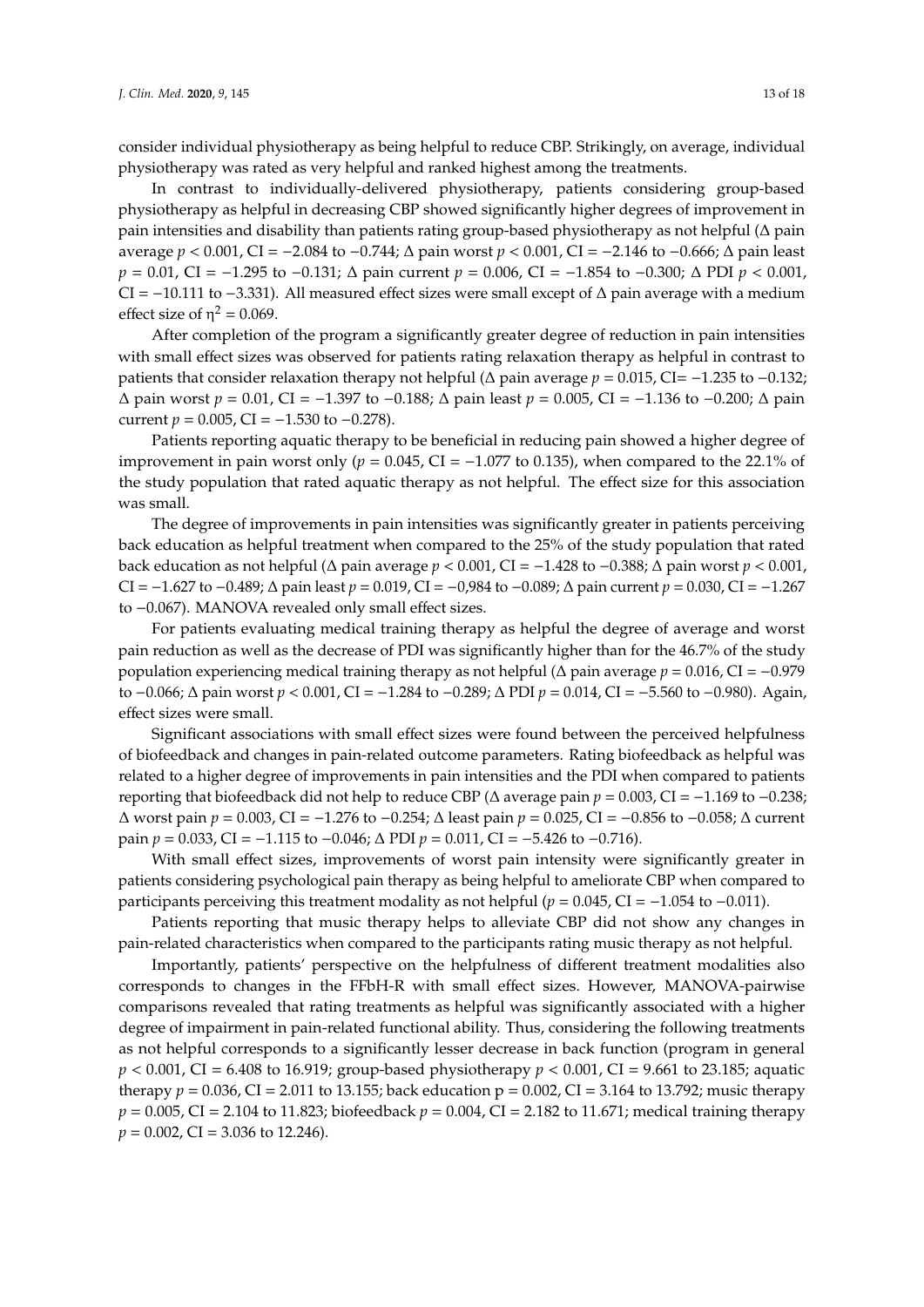## **4. Discussion**

To our best knowledge this is the first study assessing patients' perceived helpfulness of different treatment modalities of a multidisciplinary pain management program in relation to sociodemographic characteristics and treatment outcome. Most importantly, the present study demonstrates that the patient perceived treatment helpfulness significantly varies between different treatment modalities. The majority of patients (75%) considered the program as being helpful. However, focusing on specific treatment components revealed substantial differences in the perceived helpfulness. From the patients' perspective, physiotherapy—both individually- and group-delivered—was reported to be very helpful. In contrast, psychological pain therapy and music therapy were only perceived as slightly helpful. At first this might suggest that physical treatments are perceived more effective by patients than psychological treatment approaches. However, CBP patients perceive relaxation therapy and back education (more psychological interventions than physical treatments) more helpful than medical training therapy. Moreover, no difference in the perceived helpfulness was observed between group-delivered physiotherapy and relaxation therapy. Previously, it was reported that patient satisfaction assessed by the treatment helpfulness questionnaire [\[15\]](#page-16-0) might be even greater for psychological and educational treatments than for physical therapy and medical treatment modalities as revealed by a study in three interdisciplinary pain management centers [\[36\]](#page-16-20). Thus, general and final conclusions regarding the helpfulness of physical and psychological treatments cannot be drawn. The helpfulness ratings of treatment modalities differ significantly between centers/programs and the comparability of these ratings between programs is limited due to differences in treatment applications and doctor/therapist-patient relationships [\[36\]](#page-16-20). Nonetheless, independent of the program, it is consistently evident that patients perceive several treatment modalities to be of differing helpfulness, which is in line with our findings.

To assess whether these differences in perceived helpfulness are associated with certain patient-related characteristics, correlation analyses were performed. Several significant correlations between sociodemographic characteristics and helpfulness ratings of different treatments were identified. However, correlations were consistently weak (r values  $\langle 0.2|$ ). This indicates that individual responses to different treatment modalities are difficult to predict using sociodemographic characteristics of this study population. Similar results were reported previously [\[36\]](#page-16-20). Yet, sociodemographic parameters can influence pain perception and treatment effects. For example, women have a higher prevalence of chronic pain and present with more severe and frequent pain than men [\[37](#page-16-21)[–39\]](#page-16-22). Furthermore, sex differences might impact the outcome of both pharmacological and non-pharmacological pain treatments [\[40](#page-17-0)[,41\]](#page-17-1). Whereas women might benefit more from psychological interventions such as cognitive behavioral therapy [\[42\]](#page-17-2), men might respond better to conventional physiotherapy [\[43\]](#page-17-3). In a multimodal pain management program including 496 patients, women showed greater improvements in pain-related characteristics than men [\[38\]](#page-16-23). Nevertheless, it remains elusive whether or which sociodemographic parameters, including gender, determine the differences in the perceived helpfulness of treatment modalities. Analyzing patient profiles including several patient-related characteristics rather than correlating single sociodemographic parameters might reveal groups of patients perceiving specific treatments as helpful. MPMPs to the patients' perceived treatment helpfulness might increase patient satisfaction and treatment efficacy. According to our results the perceived helpfulness of treatment modalities corresponds to pain-related outcomes. MANOVA analysis revealed for virtually all treatment modalities significant associations between the patients' perspective on helpful treatments and the degree of improvements in pain-related characteristics. For example, patients perceiving group-delivered physiotherapy as helpful indeed presented significantly higher improvements in pain-related outcome parameters. Even for treatment modalities that on average were only perceived as slightly helpful (medical training therapy, biofeedback and psychological pain therapy) significant relations between helpfulness ratings and improvements in pain characteristics were found. Thus, our results suggest that perceiving a certain treatment as helpful is associated with greater treatment-induced improvements in pain-related outcomes. These results,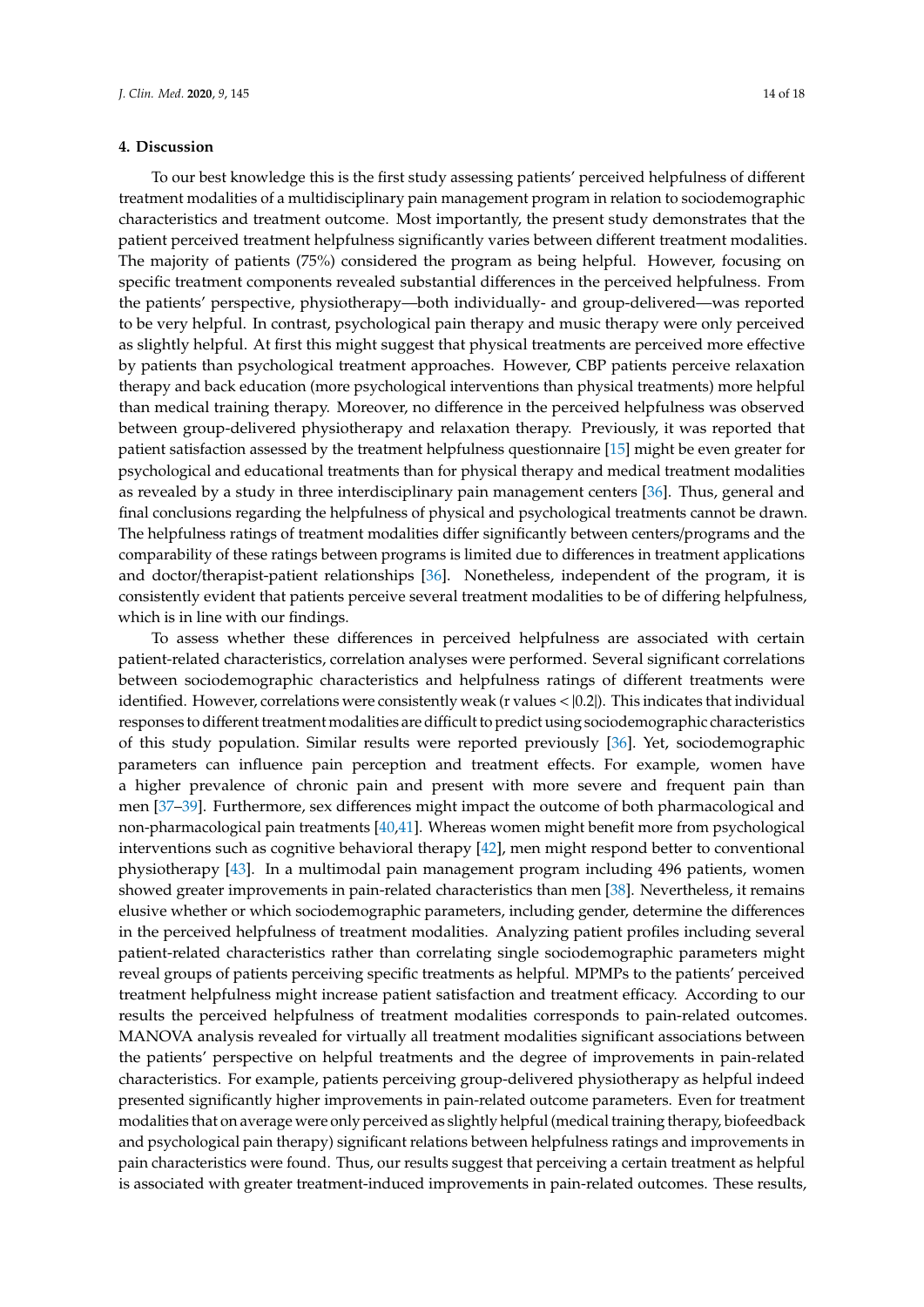however, should be interpreted with caution. Effect sizes for the associations between helpfulness ratings and treatment effects (improvements in pain-related characteristics) are virtually all small. Furthermore, helpfulness ratings do not necessarily correspond to improvements in pain-related characteristics. There were no significant associations between the patients' perceived helpfulness of individually-delivered physiotherapy and music therapy and improvements in pain-related outcome. Interestingly, the perceived helpfulness of individually-delivered—on average ranked the most helpful treatment of the program—was not related to ameliorations of pain-related outcome measures. Addressing the patients' musculoskeletal discomfort with individually-tailored stretching, strengthening and relaxation techniques, patients receive particular attention from a professional physiotherapist in one-on-one sessions. Due to the individual treatment approach focusing on specific physical problems and needs the patients might experience individual physiotherapy as highly effective. Moreover, physical treatments often influence the patients' pain experience immediately. Although treatment effects might not persist, the participants receive a physical response that can be directly linked to the therapy. In contrast, the effects of individually-delivered psychological pain therapy might not lead to immediate feedback.

Interestingly, back function decreased during the study, although all pain-related outcome measures improved with large effect sizes. Treatment-induced changes in average pain intensity, pain induced disability (PDI) and depressive symptoms (ADS-L) were clinically meaningful, demonstrating the efficacy of the program. In line with the treatment-induced improvements in pain characteristics, the MPMP in general was considered helpful in alleviating back pain. It remains unclear why the self-assessed functional capacity decreased. Mean functional ability was already moderately reduced at study entry. Potentially, due to the intensive program the patients reached their physical limits resulting in temporarily lower back function ratings. In fact, most adverse events of physical exercise in patients suffering from chronic pain are increased muscle pain and soreness which subside after a few weeks of the intervention as revealed by a systematic review [\[44\]](#page-17-4). Moreover, significant increases in functional ability were evident six months after a three-week MPMP, whereas no relevant changes in FFbH-R scores were observed immediately thereafter [\[45\]](#page-17-5).

## *Limitations*

Long-term results of the relation between treatment helpfulness ratings and pain-related characteristics beyond the study are not available since the patients' perceived helpfulness was not assessed in follow-up visits. Thus, changes in the patients' perspective on helpful treatments after completing the program need to be addressed in future studies. Analyzing the association between long-term treatment effects and perceived helpfulness could reveal clinically relevant treatment modalities impacting the patients' pain behavior.

Due to the amount of sociodemographic and pain-related parameters as well as the helpfulness ratings assessed in this study (a total of 60 variables), approximately 70% of the study population completed all questions at both T0 and T1 and a decent number of participants (*n* = 276) was available for overall analyses. Nevertheless, breaking down the integrative effect of multimodal treatments by assessing the perceived helpfulness of single treatment modalities and associations with patient-related characteristics might underestimate the overall efficacy of the MPMP. Furthermore, our results don't include implicit treatment effects. Although perceived as activation of the body, physical treatment approaches implicitly impact pain behavior on a psychological level. Vice versa, explicitly perceived as not helpful, the implicit effect of psychological treatments is unknown and remains to be determined.

#### **5. Conclusions**

In conclusion, the patients' perceived treatment helpfulness differs significantly between treatment modalities of multidisciplinary pain management programs and corresponds to the outcome of pain-related characteristics. However, factors determining the patients' perspective on the helpfulness of different treatments remain unclear in this study population.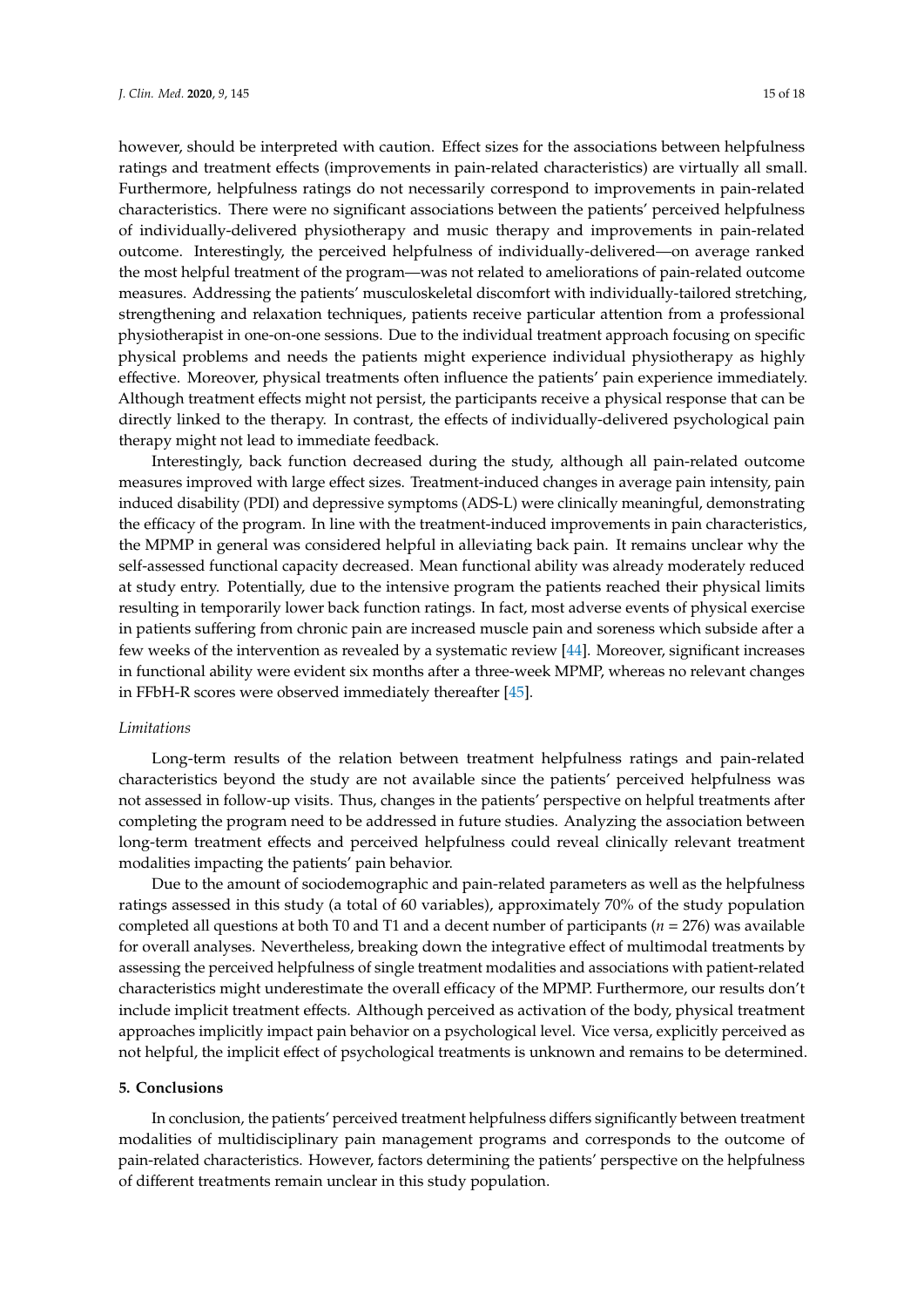**Supplementary Materials:** The following are available online at http://[www.mdpi.com](http://www.mdpi.com/2077-0383/9/1/145/s1)/2077-0383/9/1/145/s1, Table S1: Patients' perceived helpfulness of treatments at discharge; Table S2: Patients' perceived helpfulness of treatments at discharge and frequencies of dichotomized values; Table S3: Correlations between the patients' perceived helpfulness and sociodemographic/pain-related characteristics; Table S4: Wilcoxon signed-rank test—differences of dependent variables between study entry and discharge after three weeks; Table S5: Changes (Delta = ∆) between T1 and T0 for pain intensities, physical and psychological functioning; Table S6: Kruskal–Wallis H-Test for changes (delta) in pain, physical and psychosocial function grouped by dichotomized patients' perceived treatment helpfulness; Table S7: MANOVA-related descriptive statistics for changes (∆ = delta) in pain, physical and psychosocial functioning grouped by dichotomized patients' perceived treatment helpfulness; Table S8: MANOVA pairwise comparisons of changes (∆ = delta values) in pain, physical and psychosocial functioning by dichotomized patients' perceived treatment helpfulness.

**Author Contributions:** Conceptualization: T.A.N., E.N. and H.W.; Methodology: D.W., E.N., H.W., T.A.N., E.R. and M.S.; Formal Analysis: E.R. and T.A.N.; Investigation: D.W., E.N., T.A.N. and H.W.; Resources: E.N., H.W. and M.S.; Writing-Original Draft Preparation: T.A.N., E.R.; Writing-Review & Editing: E.N., H.W. and M.S.; Visualization: T.A.N. and E.R.; Supervision: E.N., H.W. and M.S.; Project Administration: E.N., H.W. and M.S.; Funding Acquisition: M.S. All authors have read and agreed to the published version of the manuscript.

**Funding:** This research received no external funding.

**Conflicts of Interest:** The authors declare no conflict of interest.

## **References**

- <span id="page-15-0"></span>1. Nachemson, A. Recent advances in the treatment of low back pain. *Int. Orthop.* **1985**, *9*, 1–10. [\[CrossRef\]](http://dx.doi.org/10.1007/BF00267031) [\[PubMed\]](http://www.ncbi.nlm.nih.gov/pubmed/3160675)
- <span id="page-15-1"></span>2. O'Connor, S.R.; Tully, M.A.; Ryan, B.; Bleakley, C.M.; Baxter, G.D.; Bradley, J.M.; McDonough, S.M. Walking exercise for chronic musculoskeletal pain: Systematic review and meta-analysis. *Arch. Phys. Med. Rehabil.* **2015**, *96*, 724–734. [\[CrossRef\]](http://dx.doi.org/10.1016/j.apmr.2014.12.003) [\[PubMed\]](http://www.ncbi.nlm.nih.gov/pubmed/25529265)
- <span id="page-15-2"></span>3. Hayden, J.A.; van Tulder, M.W.; Tomlinson, G. Systematic review: Strategies for using exercise therapy to improve outcomes in chronic low back pain. *Ann. Intern. Med.* **2005**, *142*, 776–785. [\[CrossRef\]](http://dx.doi.org/10.7326/0003-4819-142-9-200505030-00014) [\[PubMed\]](http://www.ncbi.nlm.nih.gov/pubmed/15867410)
- <span id="page-15-3"></span>4. Van Middelkoop, M.; Rubinstein, S.M.; Kuijpers, T.; Verhagen, A.P.; Ostelo, R.; Koes, B.W.; van Tulder, M.W. A systematic review on the effectiveness of physical and rehabilitation interventions for chronic non-specific low back pain. *Eur. Spine J.* **2011**, *20*, 19–39. [\[CrossRef\]](http://dx.doi.org/10.1007/s00586-010-1518-3)
- <span id="page-15-4"></span>5. Van Tulder, M.W.; Ostelo, R.; Vlaeyen, J.W.; Linton, S.J.; Morley, S.J.; Assendelft, W.J. Behavioral treatment for chronic low back pain: A systematic review within the framework of the Cochrane Back Review Group. *Spine* **2000**, *25*, 2688–2699. [\[CrossRef\]](http://dx.doi.org/10.1097/00007632-200010150-00024)
- <span id="page-15-5"></span>6. Gatchel, R.J.; McGeary, D.D.; McGeary, C.A.; Lippe, B. Interdisciplinary chronic pain management: Past, present, and future. *Am. Psychol.* **2014**, *69*, 119. [\[CrossRef\]](http://dx.doi.org/10.1037/a0035514)
- <span id="page-15-6"></span>7. Kamper, S.J.; Apeldoorn, A.T.; Chiarotto, A.; Smeets, R.J.; Ostelo, R.W.; Guzman, J.; van Tulder, M.W. Multidisciplinary biopsychosocial rehabilitation for chronic low back pain: Cochrane systematic review and meta-analysis. *BMJ* **2015**, *350*, h444. [\[CrossRef\]](http://dx.doi.org/10.1136/bmj.h444)
- 8. Guzman, J.; Esmail, R.; Karjalainen, K.; Malmivaara, A.; Irvin, E.; Bombardier, C. Multidisciplinary rehabilitation for chronic low back pain: Systematic review. *BMJ* **2001**, *322*, 1511–1516. [\[CrossRef\]](http://dx.doi.org/10.1136/bmj.322.7301.1511)
- 9. Flor, H.; Fydrich, T.; Turk, D.C. Efficacy of multidisciplinary pain treatment centers: A meta-analytic review. *Pain* **1992**, *49*, 221–230. [\[CrossRef\]](http://dx.doi.org/10.1016/0304-3959(92)90145-2)
- <span id="page-15-7"></span>10. Scascighini, L.; Toma, V.; Dober-Spielmann, S.; Sprott, H. Multidisciplinary treatment for chronic pain: A systematic review of interventions and outcomes. *Rheumatology* **2008**, *47*, 670–678. [\[CrossRef\]](http://dx.doi.org/10.1093/rheumatology/ken021)
- <span id="page-15-8"></span>11. Gatchel, R.J.; Peng, Y.B.; Peters, M.L.; Fuchs, P.N.; Turk, D.C. The biopsychosocial approach to chronic pain: Scientific advances and future directions. *Psychol. Bull.* **2007**, *133*, 581–624. [\[CrossRef\]](http://dx.doi.org/10.1037/0033-2909.133.4.581) [\[PubMed\]](http://www.ncbi.nlm.nih.gov/pubmed/17592957)
- <span id="page-15-9"></span>12. Fitzpatrick, R.M.; Hopkins, A.P.; Harvard-Watts, O. Social dimensions of healing: A longitudinal study of outcomes of medical management of headaches. *Soc. Sci. Med.* **1983**, *17*, 501–510. [\[CrossRef\]](http://dx.doi.org/10.1016/0277-9536(83)90057-6)
- 13. Fitzpatrick, R.M.; Bury, M.; Frank, A.O.; Donnelly, T. Problems in the assessment of outcome in a back pain clinic. *Int. Disabil. Stud.* **1987**, *9*, 161–165. [\[CrossRef\]](http://dx.doi.org/10.3109/03790798709166354) [\[PubMed\]](http://www.ncbi.nlm.nih.gov/pubmed/2964431)
- 14. Kincey, J.; Bradshaw, P.; Ley, P. Patients' satisfaction and reported acceptance of advice in general practice. *JR Coll. Gen. Pract.* **1975**, *25*, 558–566.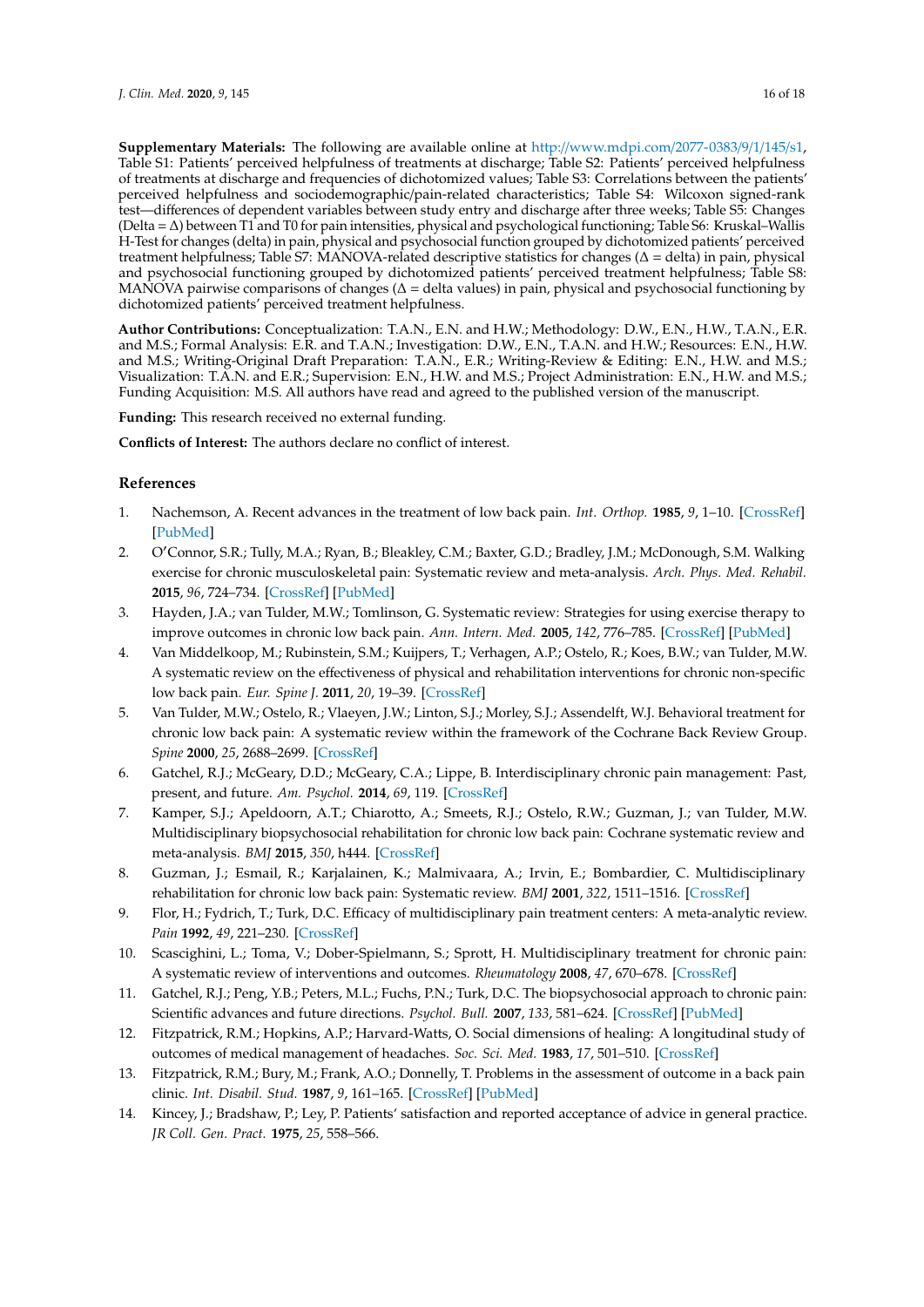- <span id="page-16-0"></span>15. Chapman, S.L.; Jamison, R.N.; Sanders, S.H. Treatment helpfulness questionnaire: A measure of patient satisfaction with treatment modalities provided in chronic pain management programs. *Pain* **1996**, *68*, 349–361. [\[CrossRef\]](http://dx.doi.org/10.1016/S0304-3959(96)03217-4)
- <span id="page-16-1"></span>16. Nagel, B.; Gerbershagen, H.U.; Lindena, G.; Pfingsten, M. Development and evaluation of the multidimensional German pain questionnaire. *Schmerz* **2002**, *16*, 263–270. [\[CrossRef\]](http://dx.doi.org/10.1007/s00482-002-0162-1)
- <span id="page-16-2"></span>17. Gerbershagen, H. Das Mainzer Stadienkonzept des Schmerzes: Eine Standortbestimmung. In *Antidepressiva als Analgetika*; Aarachne Verl: Vienna, Austria, 1996; pp. 71–95.
- <span id="page-16-3"></span>18. Hampel, P.; Moergel, M.F. Staging of pain in patients with chronic low back pain in inpatient rehabilitation: Validity of the Mainz Pain Staging System of pain chronification. *Schmerz* **2009**, *23*, 154–165. [\[CrossRef\]](http://dx.doi.org/10.1007/s00482-008-0743-8)
- <span id="page-16-4"></span>19. Frettloh, J.; Maier, C.; Gockel, H.; Huppe, M. Validation of the German Mainz Pain Staging System in different pain syndromes. *Schmerz* **2003**, *17*, 240–251. [\[CrossRef\]](http://dx.doi.org/10.1007/s00482-003-0227-9)
- <span id="page-16-5"></span>20. Kovacs, F.M.; Abraira, V.; Royuela, A.; Corcoll, J.; Alegre, L.; Tomas, M.; Mir, M.A.; Cano, A.; Muriel, A.; Zamora, J.; et al. Minimum detectable and minimal clinically important changes for pain in patients with nonspecific neck pain. *BMC Musculoskelet. Disord.* **2008**, *9*, 43. [\[CrossRef\]](http://dx.doi.org/10.1186/1471-2474-9-43)
- <span id="page-16-7"></span>21. Van der Roer, N.; Ostelo, R.W.; Bekkering, G.E.; van Tulder, M.W.; de Vet, H.C. Minimal clinically important change for pain intensity, functional status, and general health status in patients with nonspecific low back pain. *Spine* **2006**, *31*, 578–582. [\[CrossRef\]](http://dx.doi.org/10.1097/01.brs.0000201293.57439.47)
- <span id="page-16-8"></span>22. Lauridsen, H.H.; Hartvigsen, J.; Manniche, C.; Korsholm, L.; Grunnet-Nilsson, N. Responsiveness and minimal clinically important difference for pain and disability instruments in low back pain patients. *BMC Musculoskelet. Disord.* **2006**, *7*, 82. [\[CrossRef\]](http://dx.doi.org/10.1186/1471-2474-7-82) [\[PubMed\]](http://www.ncbi.nlm.nih.gov/pubmed/17064410)
- <span id="page-16-6"></span>23. Childs, J.D.; Piva, S.R.; Fritz, J.M. Responsiveness of the numeric pain rating scale in patients with low back pain. *Spine* **2005**, *30*, 1331–1334. [\[CrossRef\]](http://dx.doi.org/10.1097/01.brs.0000164099.92112.29) [\[PubMed\]](http://www.ncbi.nlm.nih.gov/pubmed/15928561)
- <span id="page-16-9"></span>24. Chibnall, J.T.; Tait, R.C. The Pain Disability Index: Factor structure and normative data. *Arch. Phys. Med. Rehabil.* **1994**, *75*, 1082–1086. [\[CrossRef\]](http://dx.doi.org/10.1016/0003-9993(94)90082-5)
- 25. Tait, R.C.; Pollard, C.A.; Margolis, R.B.; Duckro, P.N.; Krause, S.J. The Pain Disability Index: Psychometric and validity data. *Arch. Phys. Med. Rehabil.* **1987**, *68*, 438–441.
- <span id="page-16-10"></span>26. Tait, R.C.; Chibnall, J.T.; Krause, S. The Pain Disability Index: Psychometric properties. *Pain* **1990**, *40*, 171–182. [\[CrossRef\]](http://dx.doi.org/10.1016/0304-3959(90)90068-O)
- <span id="page-16-11"></span>27. Gronblad, M.; Hupli, M.; Wennerstrand, P.; Jarvinen, E.; Lukinmaa, A.; Kouri, J.P.; Karaharju, E.O. Intercorrelation and test-retest reliability of the Pain Disability Index (PDI) and the Oswestry Disability Questionnaire (ODQ) and their correlation with pain intensity in low back pain patients. *Clin. J. Pain* **1993**, *9*, 189–195. [\[CrossRef\]](http://dx.doi.org/10.1097/00002508-199309000-00006)
- <span id="page-16-12"></span>28. Soer, R.; Reneman, M.F.; Vroomen, P.C.; Stegeman, P.; Coppes, M.H. Responsiveness and minimal clinically important change of the Pain Disability Index in patients with chronic back pain. *Spine* **2012**, *37*, 711–715. [\[CrossRef\]](http://dx.doi.org/10.1097/BRS.0b013e31822c8a7a)
- <span id="page-16-13"></span>29. Kohlmann, T.; Raspe, H. Hannover Functional Questionnaire in ambulatory diagnosis of functional disability caused by backache. *Die Rehabil.* **1996**, *35*, I–VIII.
- <span id="page-16-14"></span>30. Strand, L.I.; Anderson, B.; Lygren, H.; Skouen, J.S.; Ostelo, R.; Magnussen, L.H. Responsiveness to change of 10 physical tests used for patients with back pain. *Phys. Ther.* **2011**, *91*, 404–415. [\[CrossRef\]](http://dx.doi.org/10.2522/ptj.20100016)
- <span id="page-16-15"></span>31. Hautzinger, M.; Bailer, M.; Hofmeister, D.; Keller, F. Allgemeine Depressions Skala. In *Manual. 2. Überarbeitete Und Neu Normierte Auflage*; Hofgrefe Verlag GmbH & Co KG: Göttingen, Germany, 2012.
- <span id="page-16-16"></span>32. Cohen, J. *Statistical Power Analysis for the bEhavioral Sciences*; Routledge: Abingdon-on-Thames, UK, 2013.
- <span id="page-16-17"></span>33. Lenhard, W.; Lenhard, A. *Computation of E*ff*ect Sizes*; Psychometrica: Dettelbach, Germany, 2017. [\[CrossRef\]](http://dx.doi.org/10.13140/RG.2.2.17823.92329)
- <span id="page-16-18"></span>34. Cohen, B.H. *Explaining Psychological Statistics*; John Wiley & Sons: Hoboken, NJ, USA, 2008.
- <span id="page-16-19"></span>35. Fritz, C.O.; Morris, P.E.; Richler, J.J. Effect size estimates: Current use, calculations, and interpretation. *J. Exp. Psychol. Gen.* **2012**, *141*, 2–18. [\[CrossRef\]](http://dx.doi.org/10.1037/a0024338)
- <span id="page-16-20"></span>36. Chapman, S.L.; Jamison, R.N.; Sanders, S.H.; Lyman, D.R.; Lynch, N.T. Perceived treatment helpfulness and cost in chronic pain rehabilitation. *Clin. J. Pain* **2000**, *16*, 169–177. [\[CrossRef\]](http://dx.doi.org/10.1097/00002508-200006000-00011) [\[PubMed\]](http://www.ncbi.nlm.nih.gov/pubmed/10870730)
- <span id="page-16-21"></span>37. Fillingim, R.B.; King, C.D.; Ribeiro-Dasilva, M.C.; Rahim-Williams, B.; Riley, J.L., 3rd. Sex, gender, and pain: A review of recent clinical and experimental findings. *J. Pain* **2009**, *10*, 447–485. [\[CrossRef\]](http://dx.doi.org/10.1016/j.jpain.2008.12.001) [\[PubMed\]](http://www.ncbi.nlm.nih.gov/pubmed/19411059)
- <span id="page-16-23"></span>38. Pieh, C.; Altmeppen, J.; Neumeier, S.; Loew, T.; Angerer, M.; Lahmann, C. Gender differences in outcomes of a multimodal pain management program. *Pain* **2012**, *153*, 197–202. [\[CrossRef\]](http://dx.doi.org/10.1016/j.pain.2011.10.016) [\[PubMed\]](http://www.ncbi.nlm.nih.gov/pubmed/22100358)
- <span id="page-16-22"></span>39. Unruh, A.M. Gender variations in clinical pain experience. *Pain* **1996**, *65*, 123–167. [\[CrossRef\]](http://dx.doi.org/10.1016/0304-3959(95)00214-6)